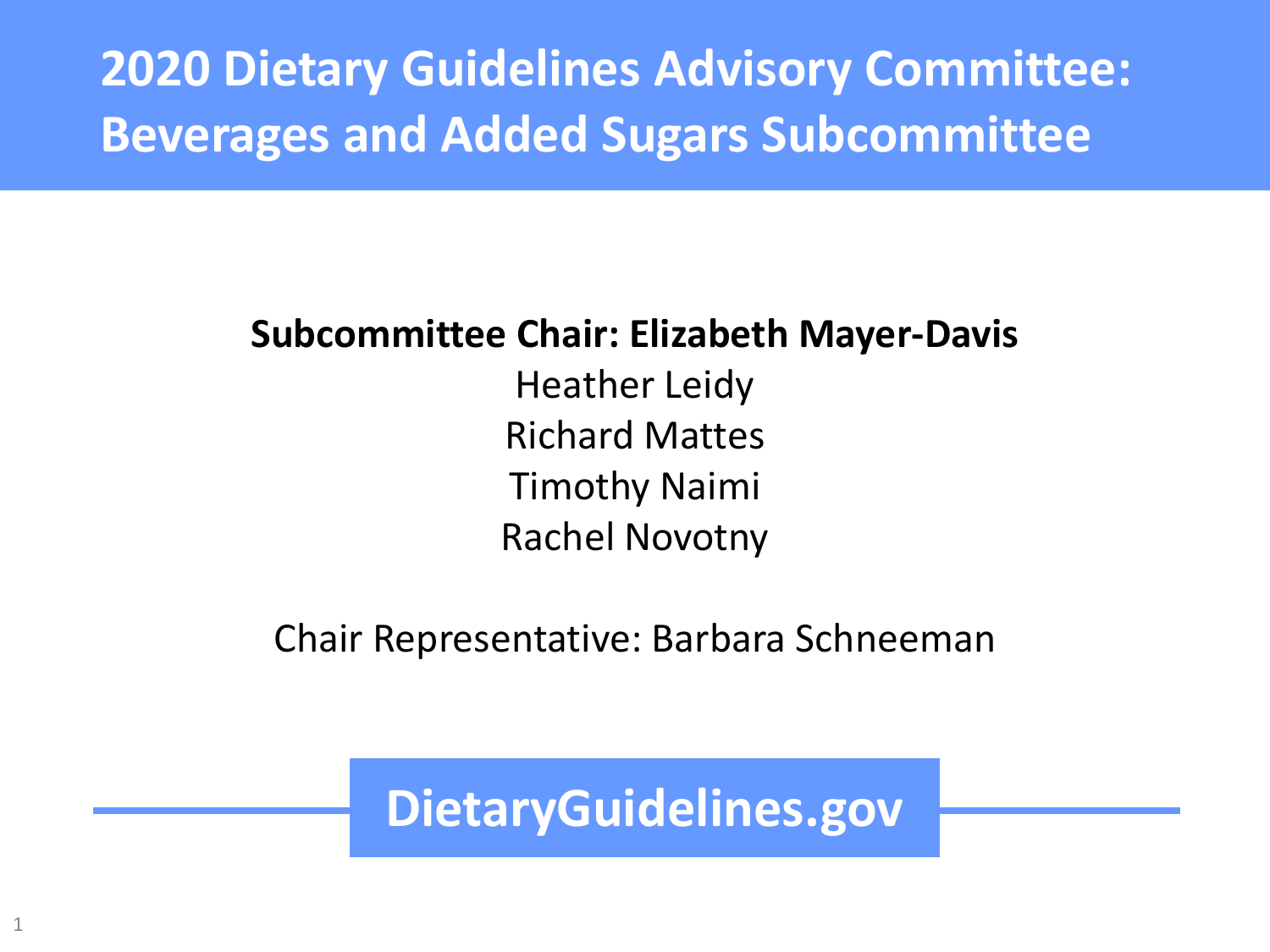## **Subcommittee Status**

|                                          | <b>Completed</b>                                                    | <b>Underway</b>                                                                                                                                                                                                        | <b>Up next</b>                                                                                         |
|------------------------------------------|---------------------------------------------------------------------|------------------------------------------------------------------------------------------------------------------------------------------------------------------------------------------------------------------------|--------------------------------------------------------------------------------------------------------|
| <b>Non-alcoholic</b><br><b>beverages</b> | <b>Birth weight</b><br>standardized for<br>gestational age and sex* | Growth, size, body<br>composition, and risk of<br>overweight and obesity<br>• Screening complete:<br>17,000 articles<br>• 214 articles included<br>• 70 articles under review<br>for beverage subgroup:<br><b>Milk</b> |                                                                                                        |
| <b>Added sugars</b>                      |                                                                     | Risk of cardiovascular<br>disease<br>• Screening underway:<br>5,000 articles screened                                                                                                                                  | Risk of type 2 diabetes<br>Growth, size, body<br>composition, and risk<br>of overweight and<br>obesity |
| <b>Alcohol</b>                           |                                                                     |                                                                                                                                                                                                                        | All-cause mortality*                                                                                   |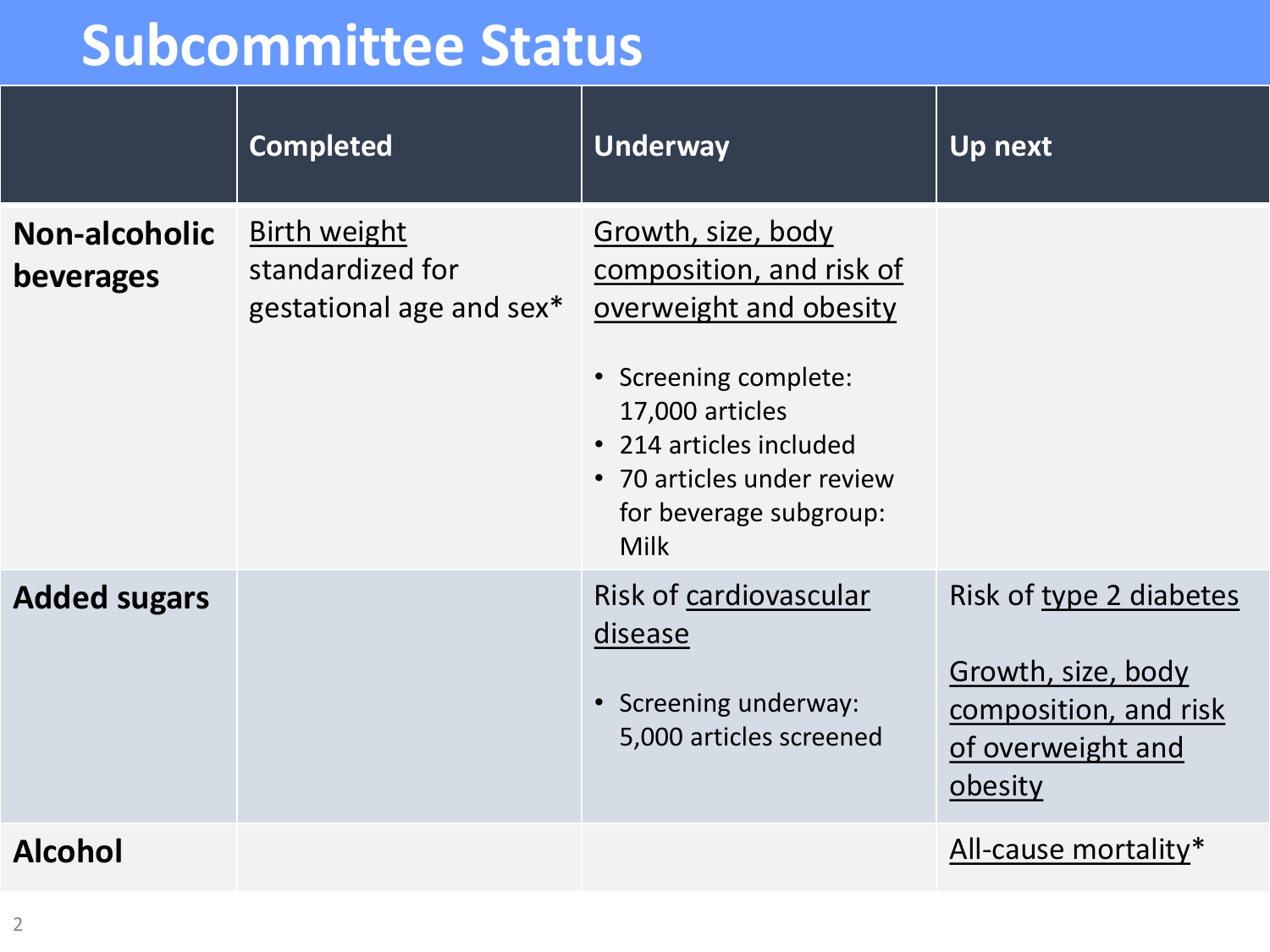### **Question: Non-alcoholic beverage consumption**

## What is the relationship between **beverage consumption during pregnancy** and birth weight standardized for gestational age and sex?

Approach to Answer Question: NESR Systematic Review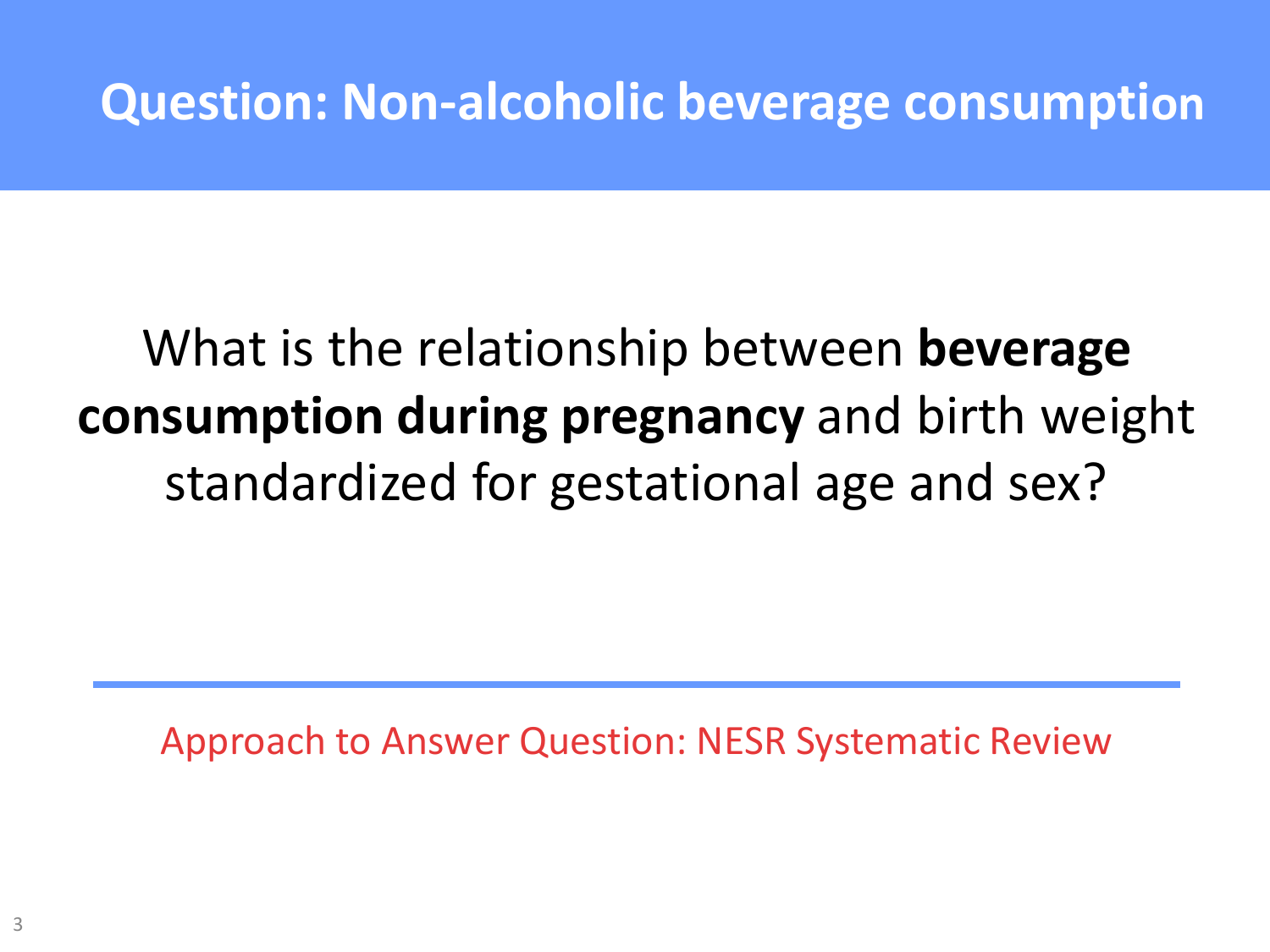## **Analytic Framework: Beverages during pregnancy and birth weight**

Systematic review question: What is the relationship between beverage consumption during pregnancy and birth weight standardized for gestational age and sex?



Key confounders: Child sex, maternal age, gestational age, race/ethnicity, socioeconomic status, anthropometry (pre-pregnancy BMI), pre-pregnancy beverage intake, smoking, Diagnosis of diabetes (gestational, type 1, type 2);

Other factors to be considered: Parity, total energy intake, timing, temporal use, sugar, protein, fiber, energy density, medications, supplements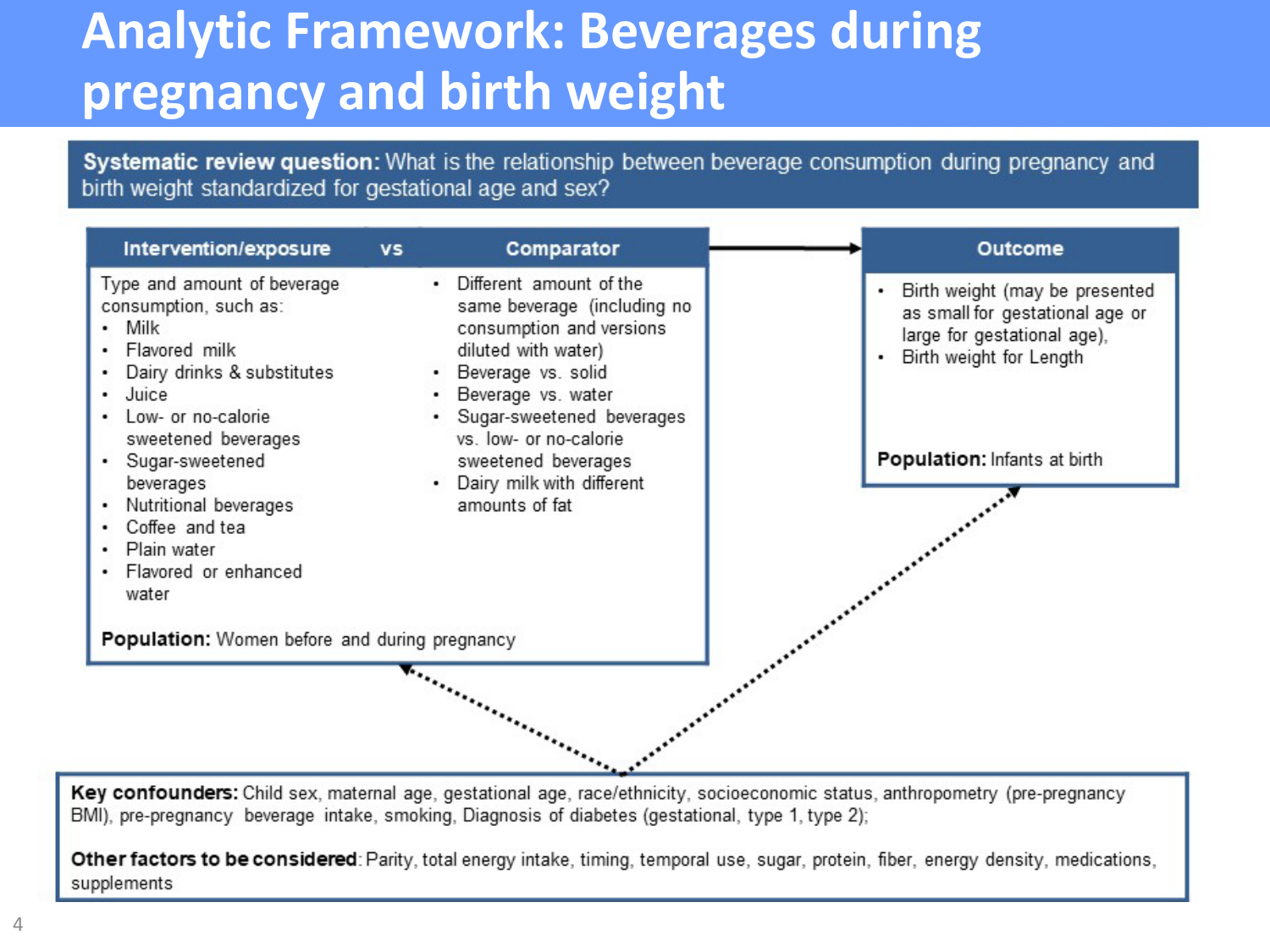## **Literature Search and Screening Results: Beverages during pregnancy and birth weight**

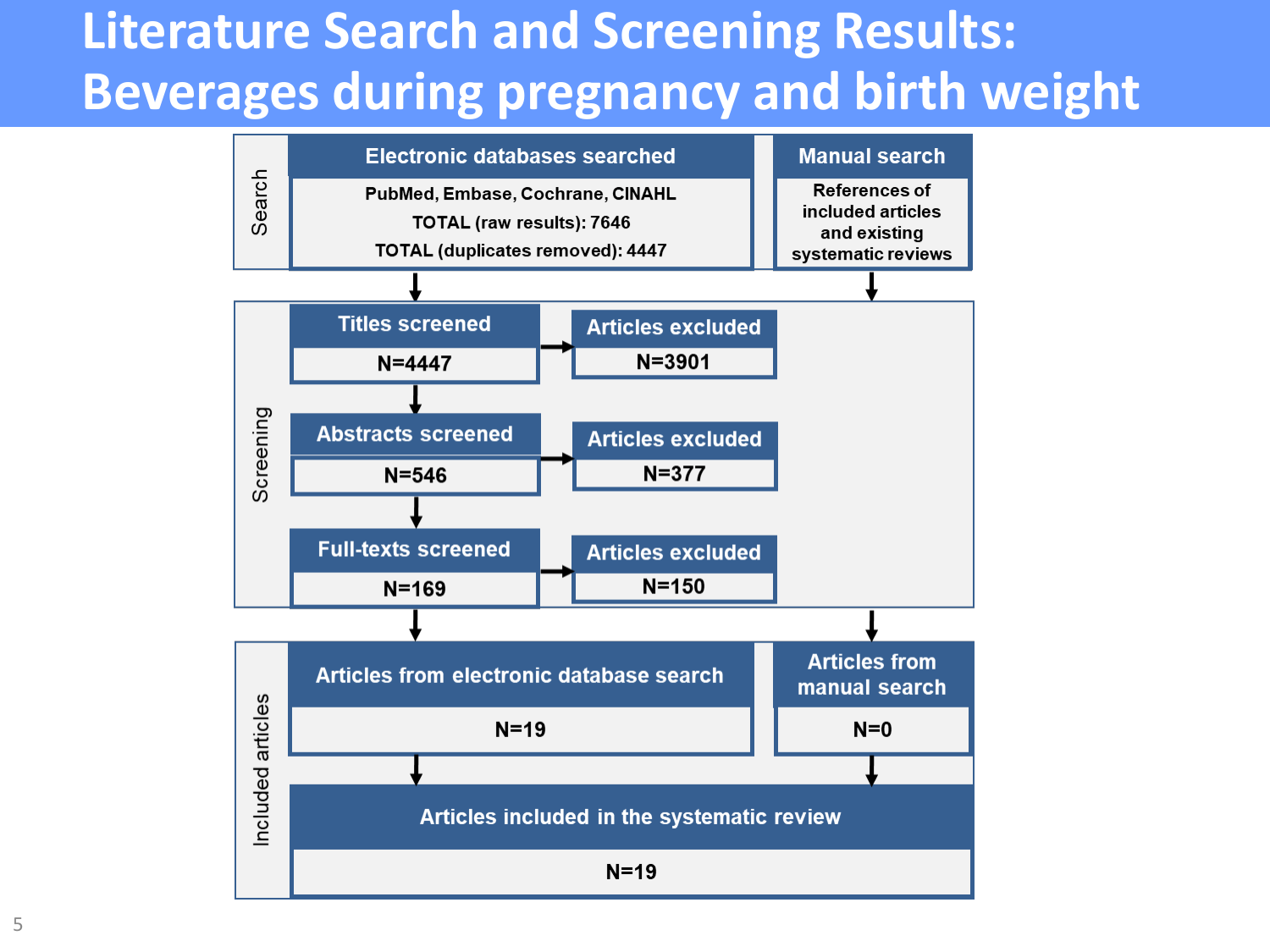### Evidence was synthesized and conclusion statements were developed by beverage type

| <b>Milk</b>             |                                          | <b>Nonalcoholic beverages</b>                               |            |                                                            |                               |                                               | <b>Water</b>                                                     |                    |                                               |
|-------------------------|------------------------------------------|-------------------------------------------------------------|------------|------------------------------------------------------------|-------------------------------|-----------------------------------------------|------------------------------------------------------------------|--------------------|-----------------------------------------------|
| <b>Milk</b>             | <b>Flavored Dairy</b><br>milk            | drinks &<br>substitutes                                     | 100% juice | Low- and<br>no-calorie<br>sweetened beverages<br>beverages | Sugar-<br>sweetened           | <b>Nutritional</b><br>beverages               | <b>Coffee and</b><br><b>Tea</b>                                  | Plain<br>water     | <b>Flavored or</b><br>enhanced<br>water       |
| Milk,<br>whole          | milk,<br>whole                           | Flavored Milk shakes Fruit juice<br>& other<br>dairy drinks |            | Diet soft<br>drinks                                        | Soft drinks                   | Meal<br>replacement<br>beverages              | Coffee<br>-plain<br>-sweetened<br>-caffeinated Bottled<br>/decaf | Tap water<br>water | Including: Flavored or<br>carbonated<br>water |
| Milk,<br>reduced<br>fat | Flavored Milk<br>milk,<br>reduced<br>fat | substitutes juice                                           | Vegetable  | Diet sport<br>and energy<br>drinks                         | Fruit drinks                  | Smoothies &<br>grain drinks                   | Tea<br>-plain<br>-sweetened<br>-caffeinated<br>/decaf            |                    | Enhanced or<br>fortified water                |
| Milk,<br>lowfat         | Flavored Kefir<br>milk,<br>lowfat        |                                                             |            | Other diet<br>drinks                                       | Sport and<br>energy<br>drinks | Protein<br>shakes<br>(except)<br>supplements) |                                                                  |                    |                                               |
| Milk,<br>nonfat         | Flavored<br>milk,<br>nonfat              |                                                             |            |                                                            |                               |                                               |                                                                  |                    |                                               |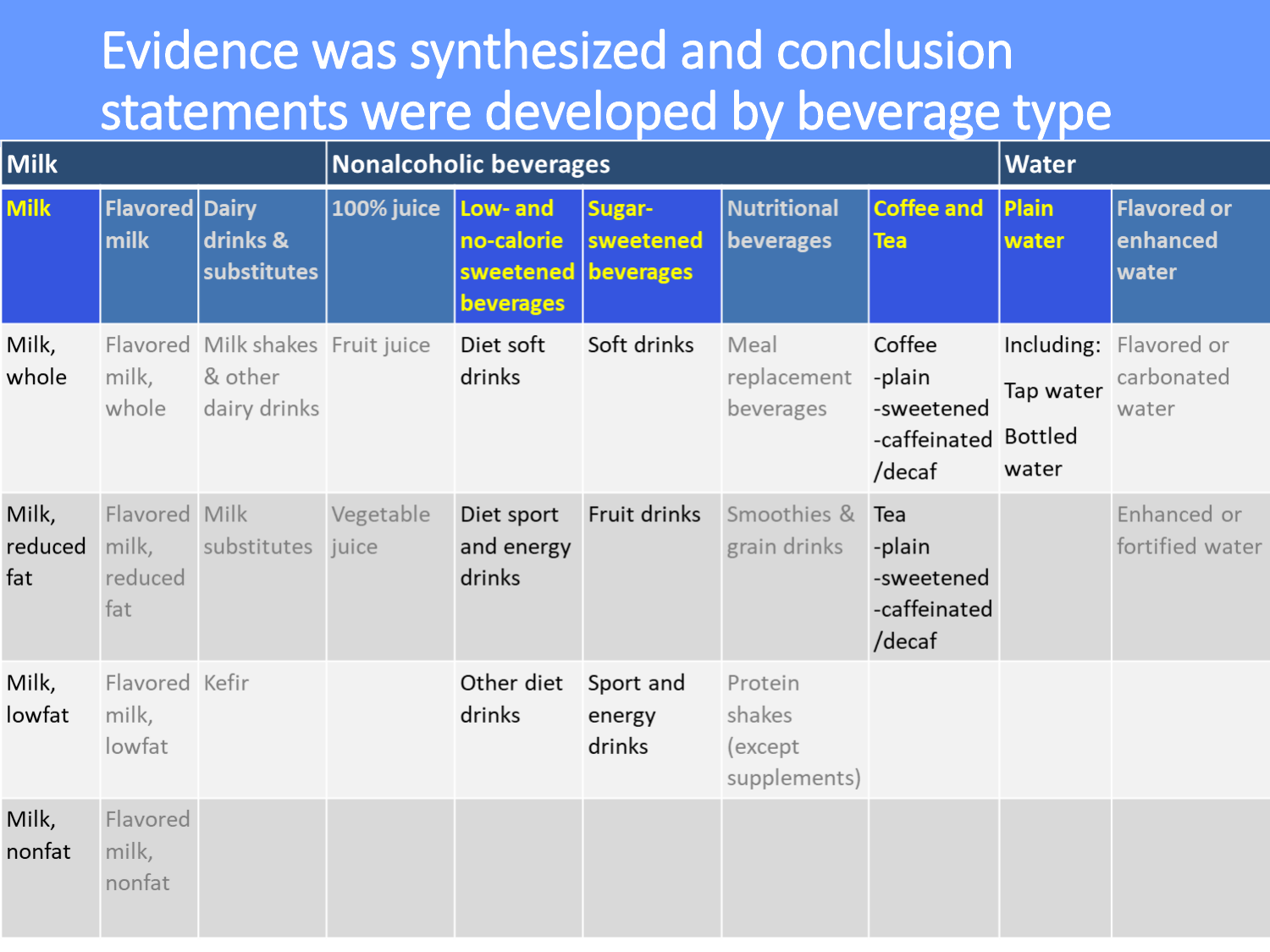### **Description of the Evidence: Beverages during pregnancy and birth weight**

### **Sugar-sweetened beverages (SSBs) & Low- or no-calorie sweetened beverages (LNCSBs)**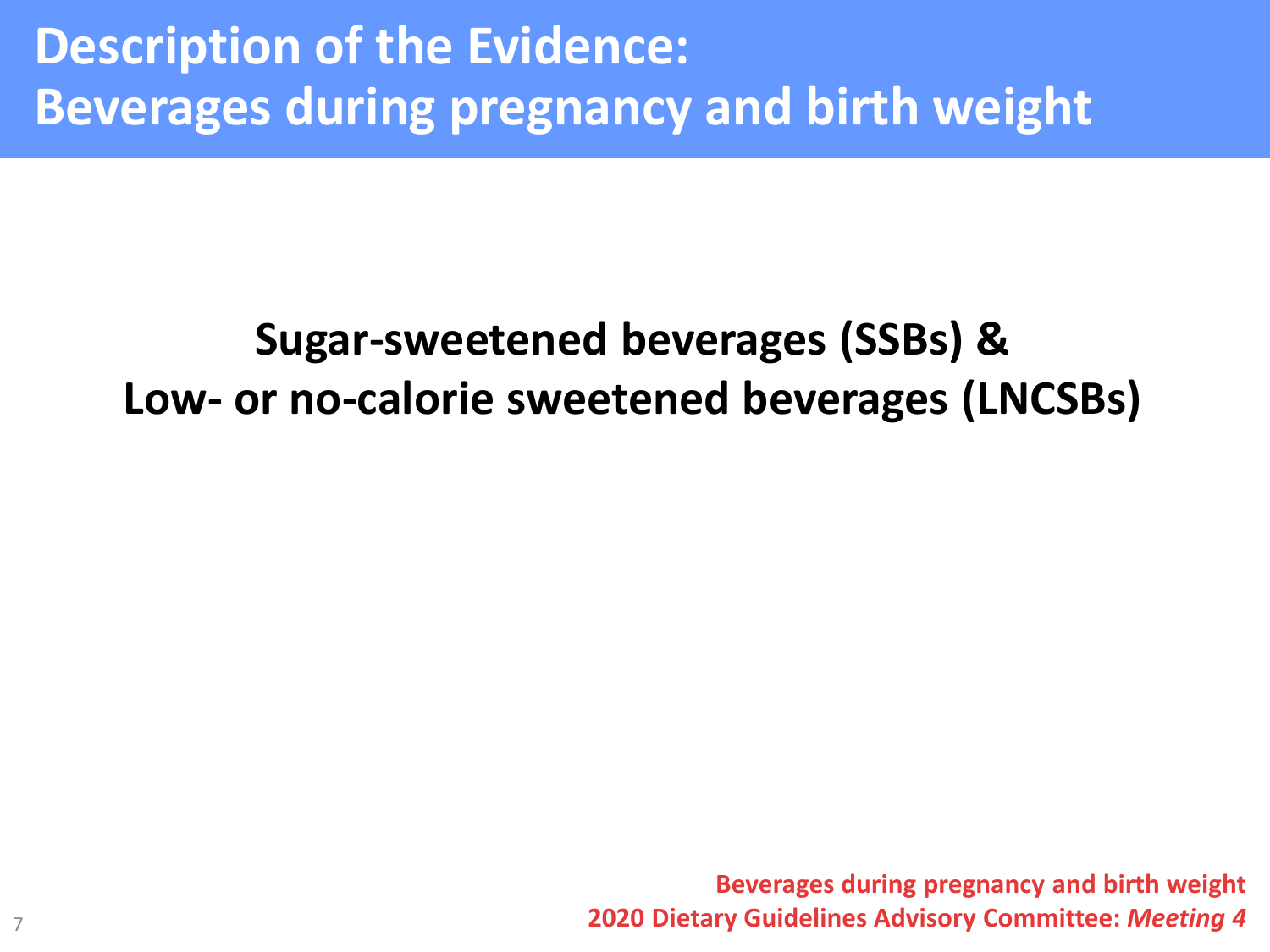### **Summary of the Description of the Evidence: Beverages during pregnancy and birth weight: SSBs/LNCSBs**

#### **7 studies included**: All prospective cohort studies

#### **Exposure**:

- 3 studies examined **Sugar-sweetened beverages** (**SSBs) independently**
- 2 studies examined **Low- or no-calorie sweetened beverages (LNCSBs) independently**
- 2 studies examined **combined SSB+LNCSB intake**

#### **Outcomes**:

- Continuous birth weight
- Categorical birth weight: (e.g., Small-for-gestational age (SGA))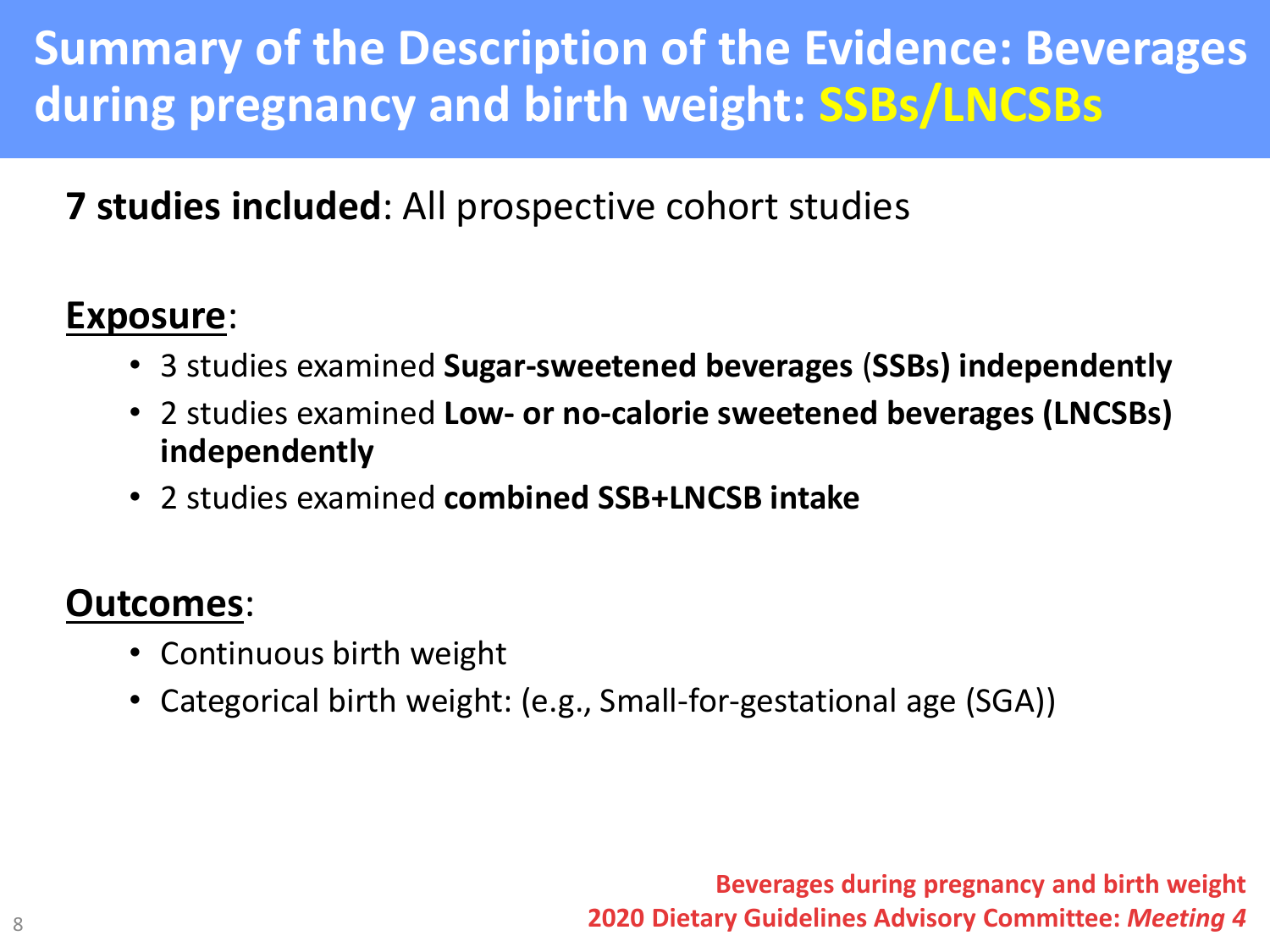### **Description of the Evidence: Beverages during pregnancy and birth weight: SSBs only**

#### **SSBs: Study descriptions**

| <b>Study, country</b> | <b>Exposure/Comparator</b>                                          | <b>Outcome(s) (adjusted</b><br>for gestational age<br>and/or sex) | Adjust<br>for TEI     | <b>Participant characteristics</b>   |
|-----------------------|---------------------------------------------------------------------|-------------------------------------------------------------------|-----------------------|--------------------------------------|
| <b>Azad, 2016</b>     | SSB intake (servings/wk)                                            | BW (neither)                                                      | <b>No</b>             | Age: 32.5y                           |
| <b>Canada</b>         | Assessed: 2 <sup>nd</sup> or 3 <sup>rd</sup> trimester by validated |                                                                   |                       | Education: $\geq$ 13y: 78%           |
| $(n = 2, 413)$        | <b>FFQ</b>                                                          |                                                                   |                       | Pre-preg BMI: 24.8 kg/m <sup>2</sup> |
|                       | Represents: current intake                                          |                                                                   |                       |                                      |
| Grundt, 2017          | Carbonated SSB intake (per 100 mL/d)                                | BW (neither)                                                      | No                    | Age: 30y                             |
| Norway                | Assessed: 15wk, 22wk (FFQ), 30wk                                    | SGA/LGA (GA & sex)                                                |                       | Education: $>12y$ : 71%              |
| $(n = 50, 712)$       | Represents: current & 0-22wk intake                                 | LBW/HBW (neither)                                                 |                       | Pre-preg BMI: 24 kg/m <sup>2</sup>   |
| <b>Phelan, 2011</b>   | SSB intake (kcal/d)                                                 | Birth weight-for-age z-score                                      | <b>No</b>             | Age: 28.5y                           |
| $US, (n = 285)$       | Assessed: 10-16wk & 30wk by validated                               | (GA & sex)                                                        | (stepwise<br>removed) | Education: $\geq$ 13y: 86%           |
|                       | <b>FFQ</b>                                                          | LGA (GA & sex)                                                    |                       | Pre-preg BMI: healthy: 46%           |
|                       | Reflects: previous month's intake                                   | Macrosomia (GA & sex)                                             |                       | overwt/ob: 54%                       |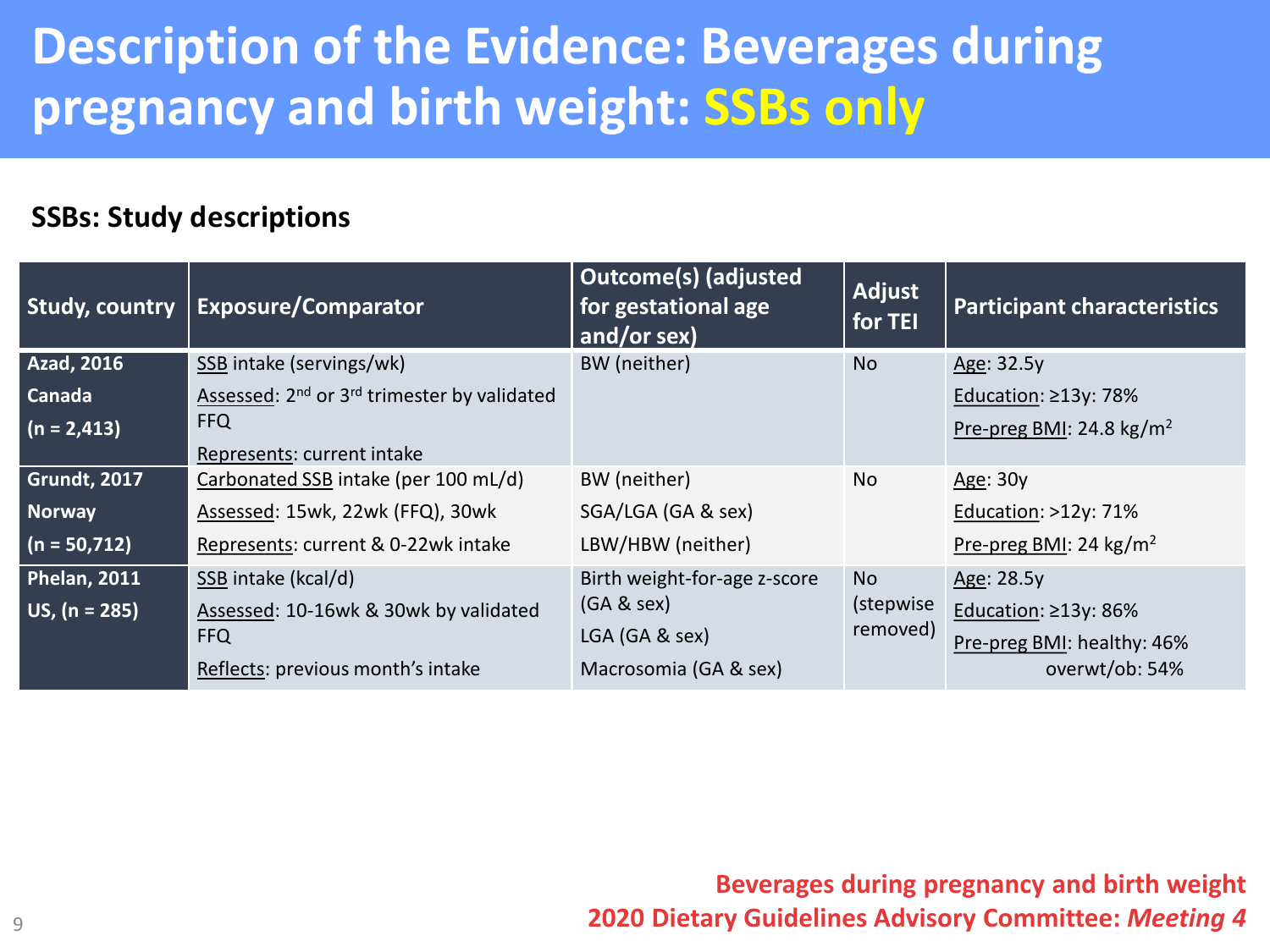### **Evidence Synthesis: Beverages during pregnancy and birth weight: SSBs only**

| <b>Study, country</b>                                                                                                       | <b>Exposure/Comparator</b>                                                                                                                                                                                      | <b>Adjust</b><br>for TEI           | <b>Continuous BW (adjustments)</b>                                                                                                                                                                                                                                                                                                                                                              | <b>Categorical BW (adjustments)</b><br>(SGA/LGA/LBW/IUGR)                                                                                                                                                                                                                                                                                                                                                                                                                                                                                                                                                                  |
|-----------------------------------------------------------------------------------------------------------------------------|-----------------------------------------------------------------------------------------------------------------------------------------------------------------------------------------------------------------|------------------------------------|-------------------------------------------------------------------------------------------------------------------------------------------------------------------------------------------------------------------------------------------------------------------------------------------------------------------------------------------------------------------------------------------------|----------------------------------------------------------------------------------------------------------------------------------------------------------------------------------------------------------------------------------------------------------------------------------------------------------------------------------------------------------------------------------------------------------------------------------------------------------------------------------------------------------------------------------------------------------------------------------------------------------------------------|
| <b>Azad, 2016</b><br>Canada<br>$(n=2,413)$<br><b>BW mean: 3447g</b><br><b>Grundt, 2017</b><br><b>Norway</b><br>$(n=50,712)$ | $SSB$ intake: 28% = 2-6 servings/wk<br>Assessed: 2 <sup>nd</sup> or 3 <sup>rd</sup> trimester by<br>validated FFQ<br>Represents: current intake<br>Carbonated SSB intake (per 100<br>mL/d)<br>$76\% = 100$ mL/d | <b>No</b><br>No                    | BW (neither)<br><1 serving/mo: Mean=3439 g, SD=462<br>≤1 serving/wk: Mean=3449 g, SD=472<br>2-6 servings/wk: Mean=3479 g, SD=499<br>≥1 serving/d: Mean=3460 g, SD=487 P=0.49<br>BW (neither)<br>Non-GDM pregnancies (n = 50,280):<br>B= -7.8 g, 95% CI: -10.3, -5.3                                                                                                                             | N/A<br>LBW (<2500 g),<br>Non-GDM: OR: 1.05, 95% CI: 0.99, 1.10<br>Pre-pregnancy BMI Category                                                                                                                                                                                                                                                                                                                                                                                                                                                                                                                               |
| <b>BW mean: 3629g</b>                                                                                                       | Assessed: 15wk, 22wk (FFQ), 30wk<br>Represents: current intake                                                                                                                                                  |                                    | (Additional adj. for gestational age, B: -6.6 g)<br>Pre-pregnancy BMI Category<br><18.5: B: -3.9 g, 95% CI: -16.9, 9.1<br>18.5-25: B: -5.3 g, 95% CI: -8.5, -2.1<br>>25: B: -10.1 g, 95% CI: -14.0, -6.1<br><b>Smoking Category</b><br>Nonsmokers: B: -5.5 g, 95% CI: -8.6, -2.3<br>Smokers: B: -11.0 g, 95% CI: -15.1, -6.9<br>GDM pregnancies ( $n = 432$ ):<br>B: 25.1 g, 95% CI: -2.0, 52.2 | <18.5: OR: 1.10, 95% CI: 0.95, 1.27<br>18.5-25: OR: 1.02, 95% CI: 0.95, 1.09<br>>25: OR: 1.08, 95% CI: 1.00, 1.17<br>Smoking Category,<br>Nonsmokers: OR: 1.02, 95% CI: 0.95, 1.11<br>Smokers: OR: 1.07, 95% CI: 1.01, 1.13<br>HBW (>4500g), Logistic regression<br>Non-GDM: OR 0.94, 95% CI: 0.90, 0.97<br>Pre-pregnancy BMI Category<br><18.5: OR: 1.13, 95% CI: 0.86, 1.49<br>18.5-25: OR: 0.96, 95% CI: 0.91, 1.01<br>>25: OR: 0.93, 95% CI: 0.88, 0.97<br><b>Smoking Category</b><br>Nonsmokers: OR: 0.94, 95% CI: 0.90, 0.98<br>Smokers: OR: 0.93, 95% CI: 0.87, 1.00<br>GDM pregnancies: OR 1.18, 95% CI: 1.00 1.39 |
| <b>Phelan, 2011</b><br><b>US</b><br>$(n=153)$<br><b>WFA z-score</b><br>mean: ~0.31                                          | SSB intake (kcal/d); Intake NR<br>Assessed: 10-16wk & 30wk by<br>validated FFQ<br>Reflects: previous month's intake                                                                                             | <b>No</b><br>(stepwise<br>removed) | Birth weight-for-age (WFA) z-score (GA & sex)<br>B: 0.002, 95% CI: 0.0001, 0.004, Beta: 0.16,<br>P (without adj. for GWG)=0.04,<br>P(with adj. for GWG)=0.10                                                                                                                                                                                                                                    | LGA (>90 <sup>th</sup> %) & Macrosomia (>4000g) Normal<br>weight ( $n = 153$ )<br>Omnibus test of model coefficients were non-<br>significant (Data NR)<br>LGA (>90 <sup>th</sup> %) & Macrosomia (>4000g)<br>Overweight/Obese (n = 132)<br>Omnibus test of model coefficients were non-<br>significant (Data NR)                                                                                                                                                                                                                                                                                                          |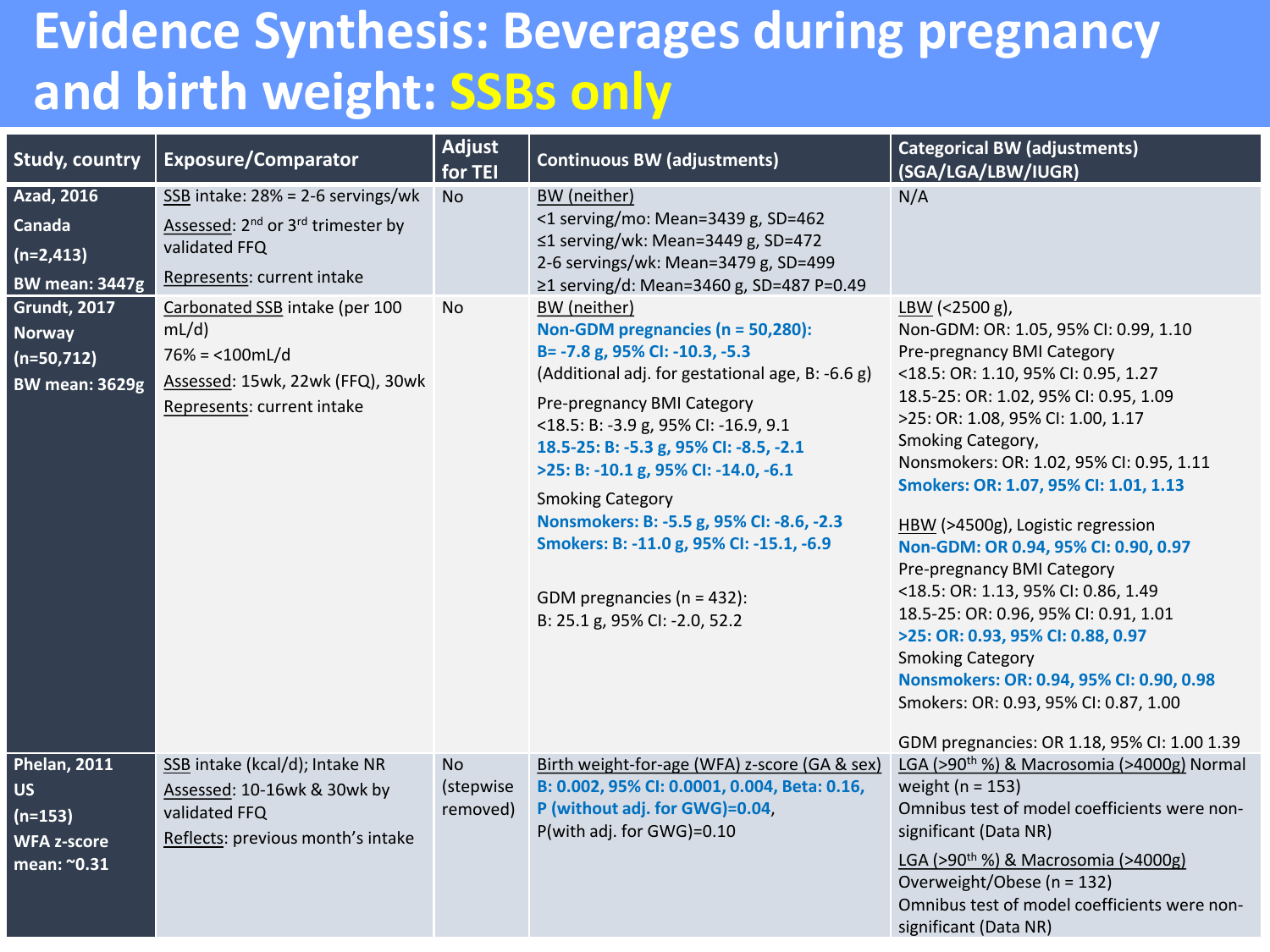### **Summary of the Evidence Synthesis: Beverages during pregnancy and birth weight: SSBs only**

#### **Findings**

- Mixed findings for relationship with birth weight
	- 1 study: greater SSB intake related to higher birth weight
	- 1 study: greater SSB intake related to lower birth weight
	- 1 study: relationship was not significant
- No studies assessed the same categorical outcome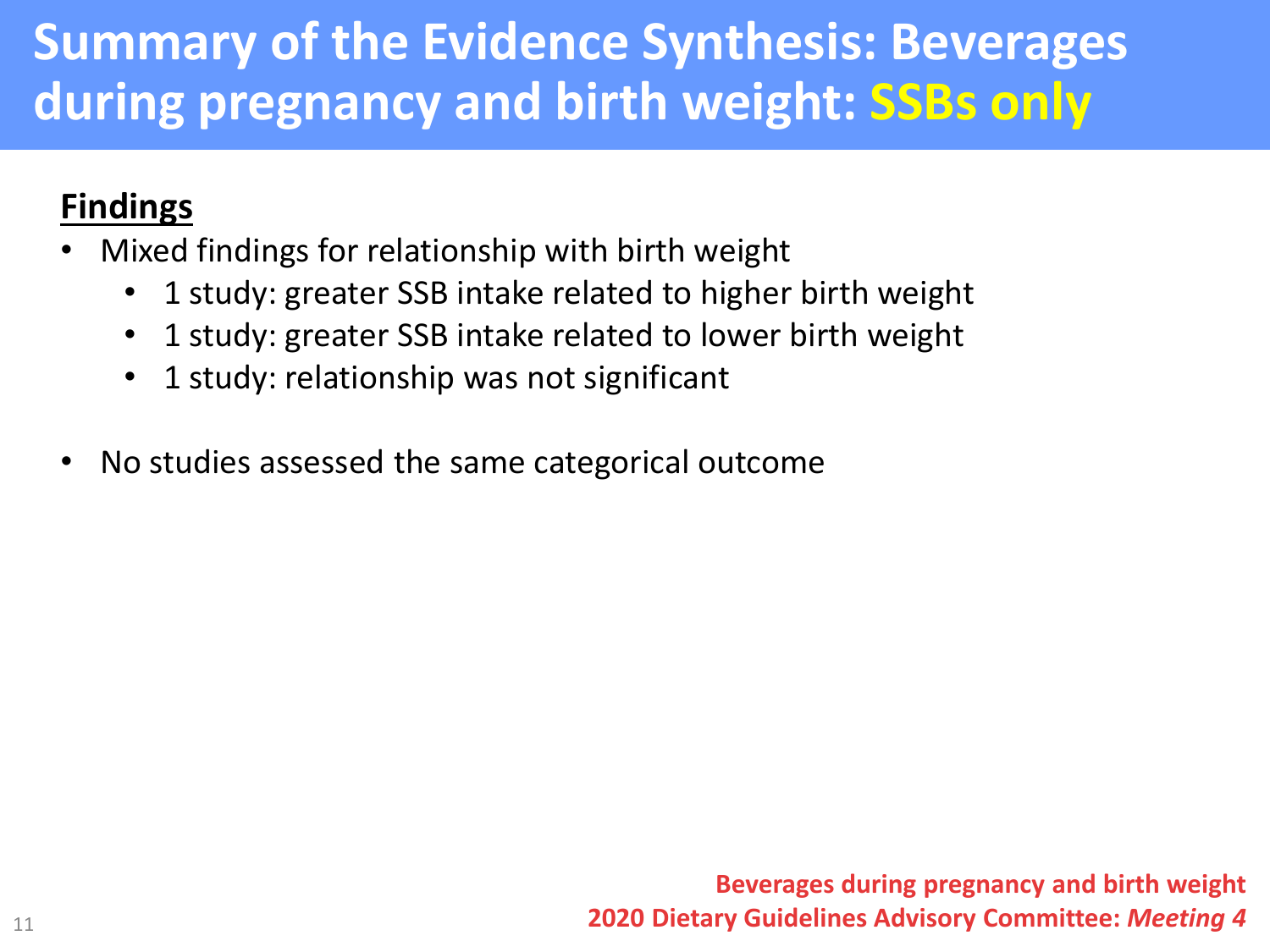## **Risk of Bias: Beverages during pregnancy and birth weight: SSBs only**

|                     | Confounding     |              | <b>Selection of Classification</b> | <b>Deviations</b> | <b>Missing data</b> | <b>Outcome</b> | Selection of    |
|---------------------|-----------------|--------------|------------------------------------|-------------------|---------------------|----------------|-----------------|
|                     |                 | participants | of exposures                       | from              |                     | measurement    | the             |
|                     |                 |              |                                    | intended          |                     |                | reported        |
|                     |                 |              |                                    | exposures         |                     |                | result          |
| Azad, 2016          | <b>Critical</b> | Low          | Low                                | Low               | Low                 | Low            | <b>Moderate</b> |
| <b>Grundt, 2017</b> | <b>Serious</b>  | Low          | <b>Moderate</b>                    | Low               | <b>Moderate</b>     | Low            | <b>Moderate</b> |
| <b>Phelan, 2011</b> | <b>Moderate</b> | Low          | <b>Moderate</b>                    | <b>Moderate</b>   | <b>Moderate</b>     | Low            | <b>Moderate</b> |



#### **Common causes for risk of bias:**

- Inadequate adjustment for key confounders
- Inadequate description/definition of exposure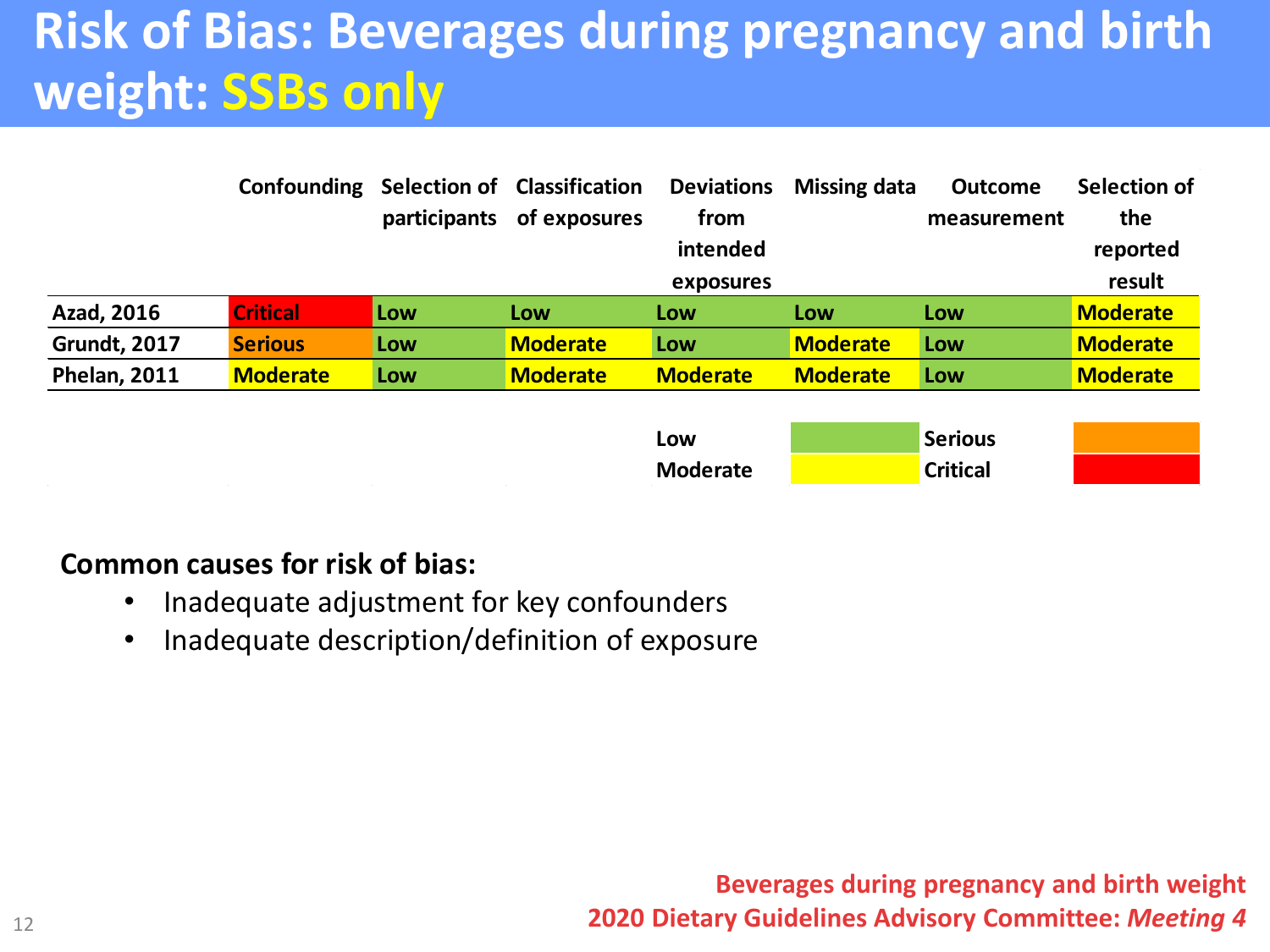### **Summary of the Evidence Synthesis: Beverages during pregnancy and birth weight: LNCSBs & SSB+LNCSB**

#### **2 studies examined LNCSBs, independently Findings:**

- 1 study: greater intake related to lower birth weight
- 1 study: relationship not significant
- Neither study examined categorical birth weight outcomes

#### **2 studies examined SSB+LNCSB intake, combined Findings:**

- 1 study: greater combined intake related to lower birth weight
- 1 study: greater intake related to higher risk of SGA
- 1 study: relationship between combined intake and SGA not significant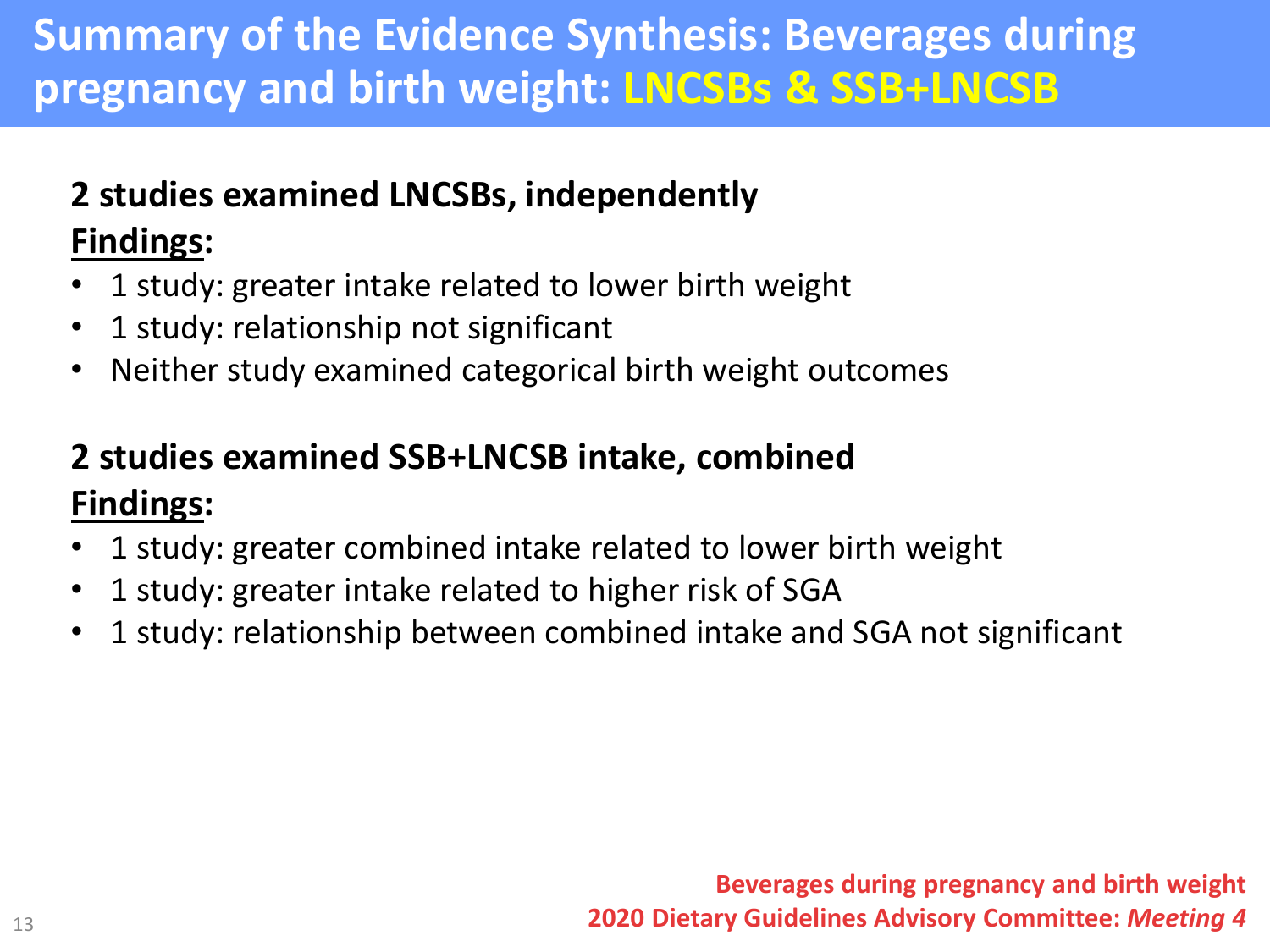### **DRAFT Conclusion Statement and Grade: SSBs/LNCSBs**

### **Conclusion statement**

Insufficient evidence is available to determine the relationship between consumption of SSBs or LNCSBs during pregnancy and birth weight outcomes.

**Grade:** Grade not assignable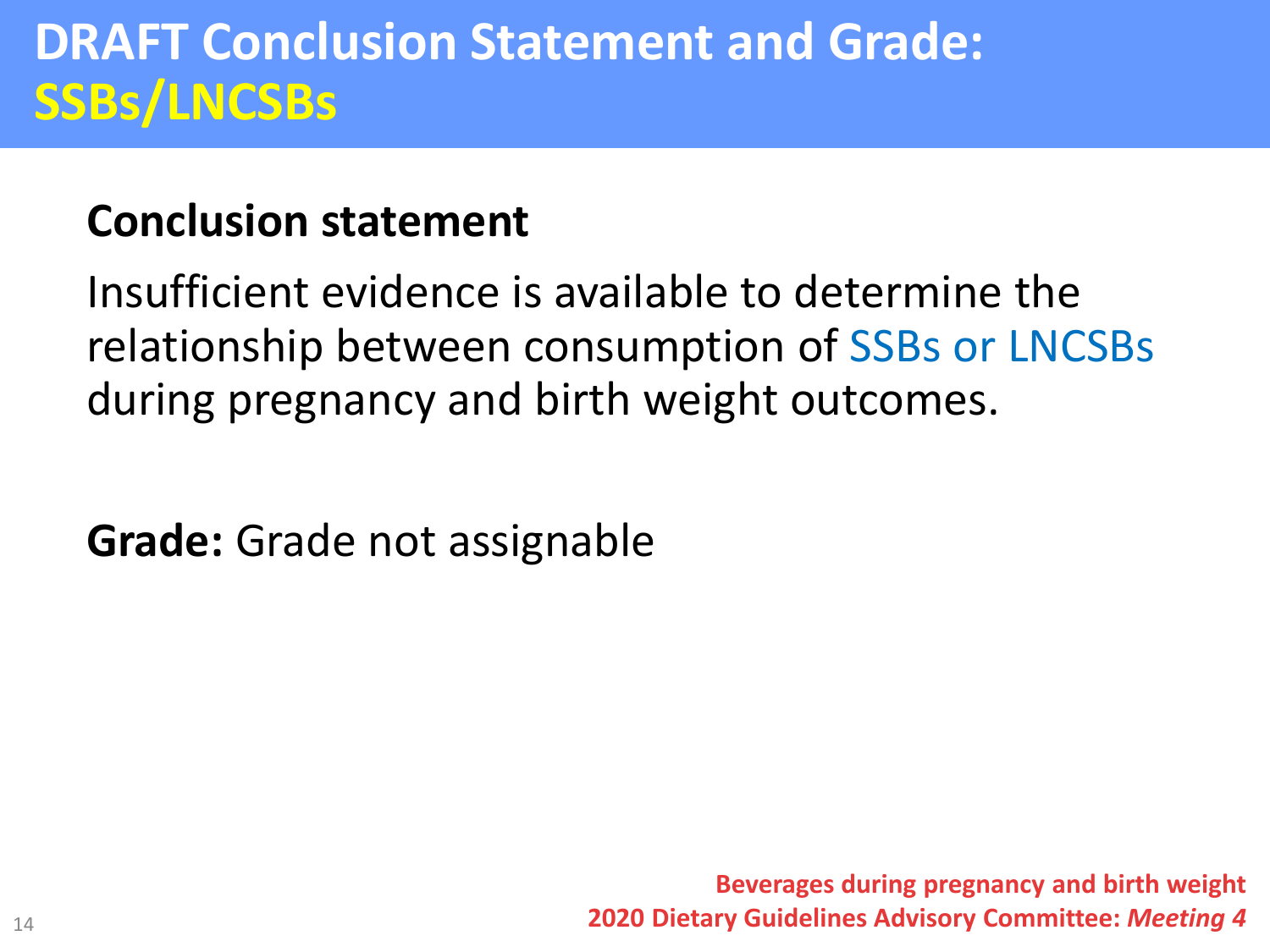## **Summary Description of the Evidence: Beverages during pregnancy and birth weight: Dairy milk**

#### **6 studies assessed dairy milk intake**: 1 RCT, 5 prospective cohort studies

**Exposure**: commercially available dairy milk of varying fat and sweetener content

#### **Outcomes**:

- 5 studies assessed continuous birth weight
- 3 studies assessed categorical birth weight outcomes

#### **Findings**:

- 4 studies found greater milk intake related to higher birth weight
- 1 study found lower milk intake related to higher birth weight
- SGA: 1 study found greater dairy milk intake related to lower risk of SGA; 1 study found the relationship was not significant
- LGA: 1 study: relationship not significant
- Low birth weight (LBW): 1 study: greater milk intake related to lower risk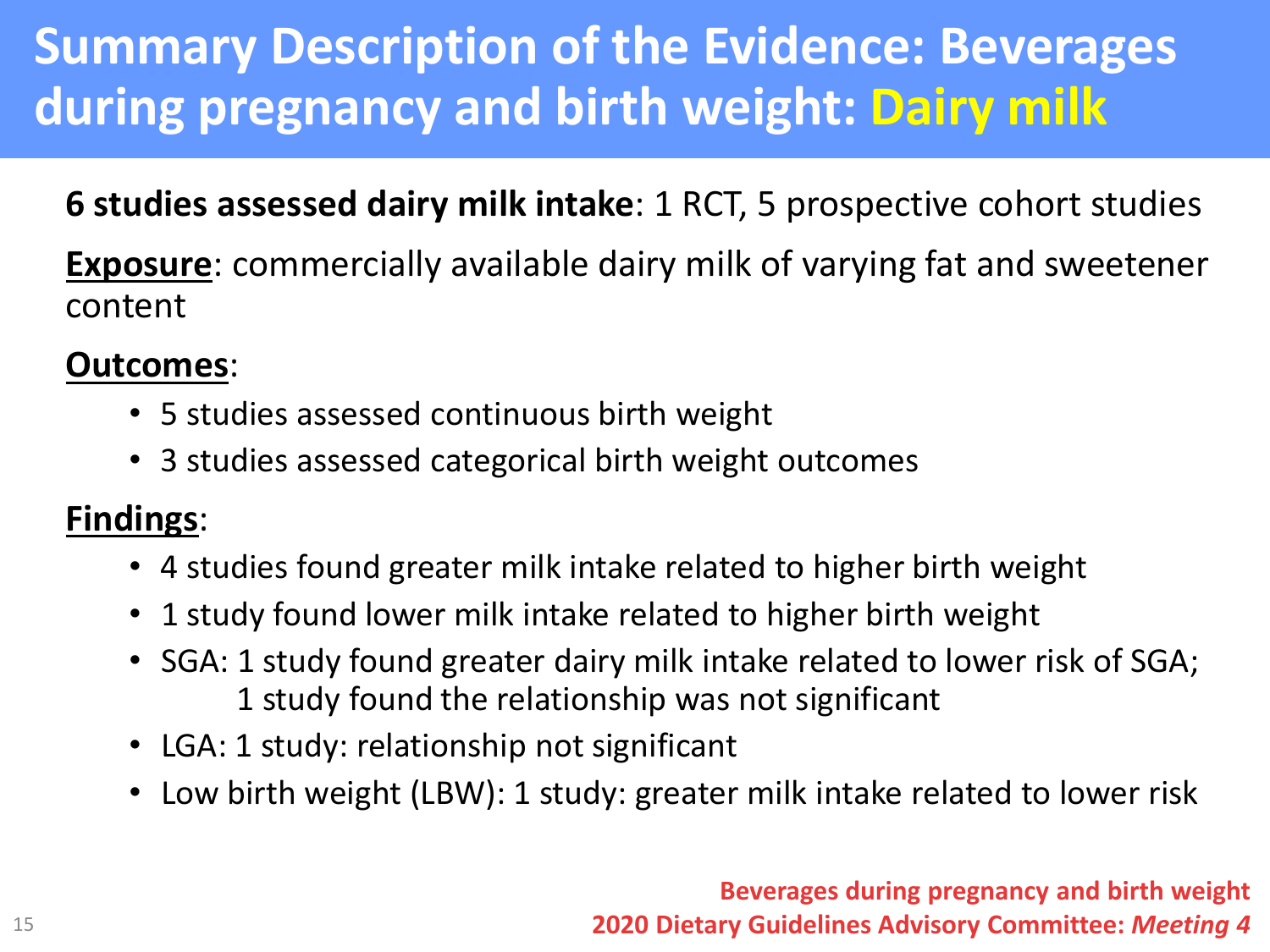### **DRAFT Conclusion Statement and Grade: Beverages during pregnancy and birth weight**

### **Conclusion statement**

Insufficient evidence is available to determine the relationship between consumption of dairy milk during pregnancy and birth weight outcomes.

**Grade:** Grade not assignable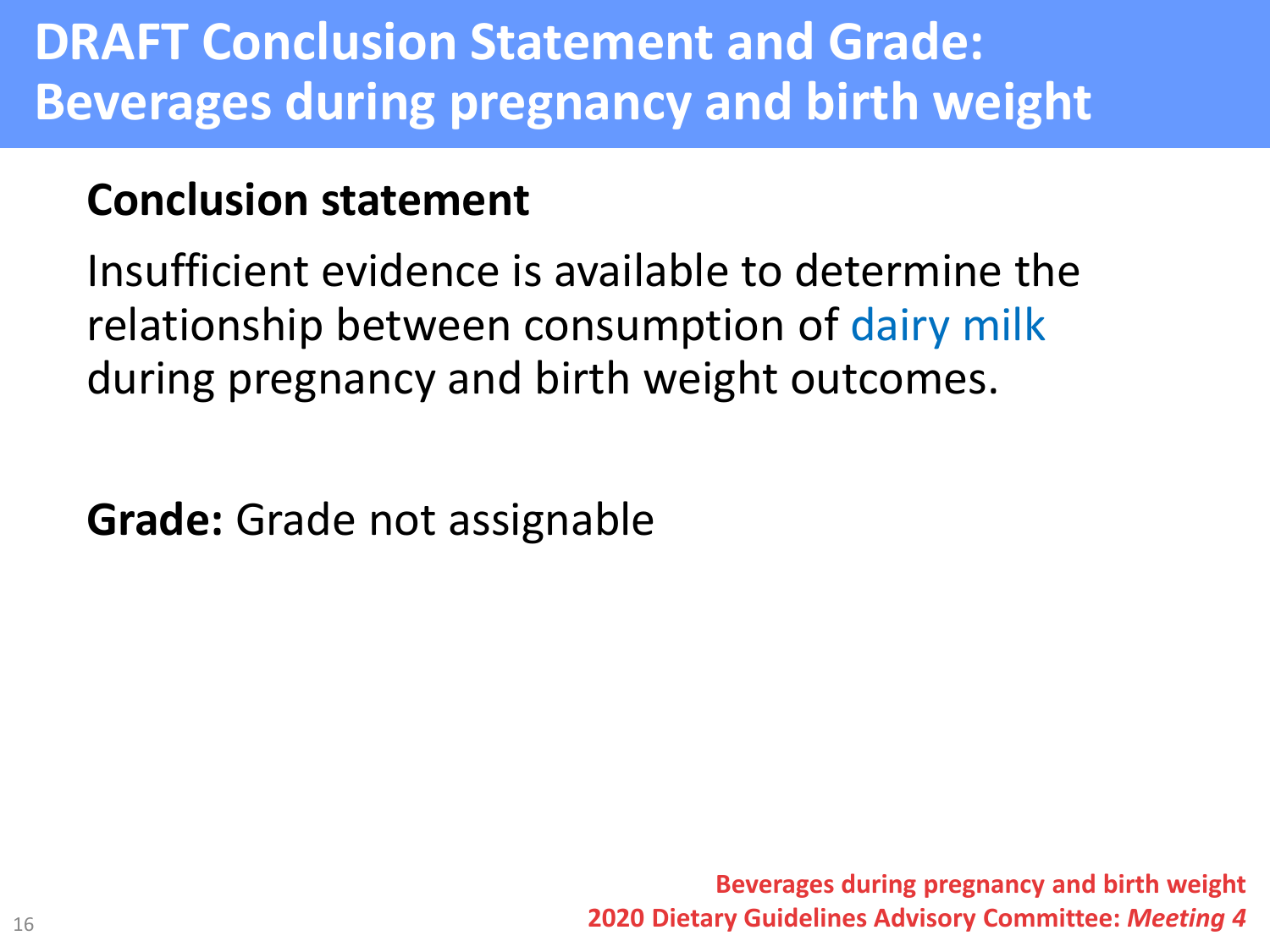### **Summary Description of the Evidence: Beverages during pregnancy and birth weight: Tea**

• **8 studies assessed tea intake**: All prospective cohort studies

#### • **Exposure**:

- Most studies combined all tea intake as a single exposure variable
- Some examined intake for specific tea types (e.g., oolong, black, green)
- 3 studies examined caffeinated tea specifically

#### • **Outcome**:

- 6 studies assessed continuous birth weight
- 8 studies assessed categorical birth weight outcomes

#### • **Findings**

- 3 studies: greater intake related to lower birth weight
- 3 studies: relationship with birth weight was not significant
- SGA: 3 studies: relationship not significant; 2 studies: greater tea intake related to higher risk of SGA
- LBW: 3 studies: relationship not significant
- LGA: 1 study: highest intake level related to higher risk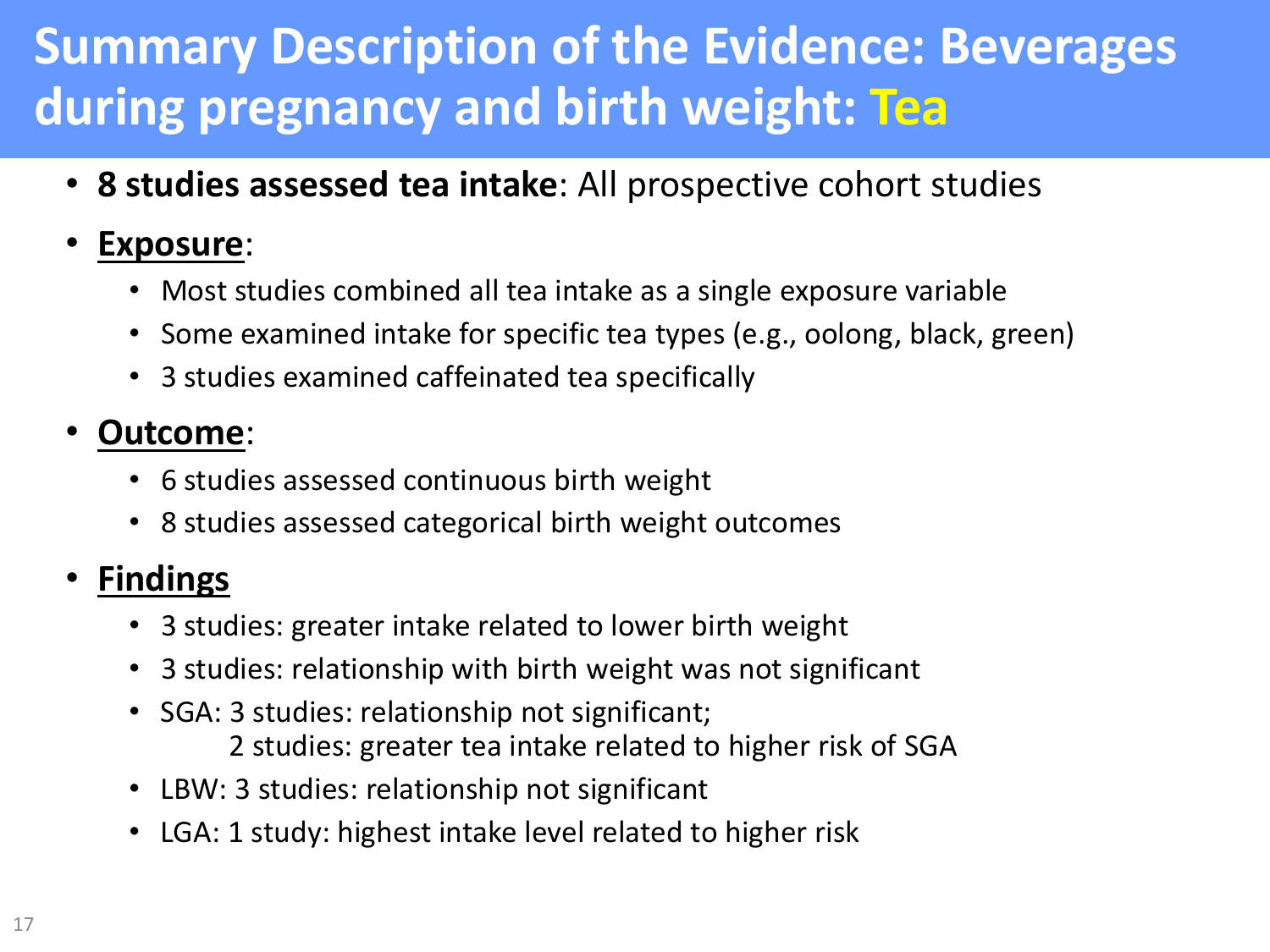### **DRAFT Conclusion Statement and Grade: Beverages during pregnancy and birth weight: Tea**

### **Conclusion statement**

Insufficient evidence is available to determine the relationship between consumption of tea during pregnancy and birth weight outcomes.

**Grade:** Grade not assignable (all beverage types)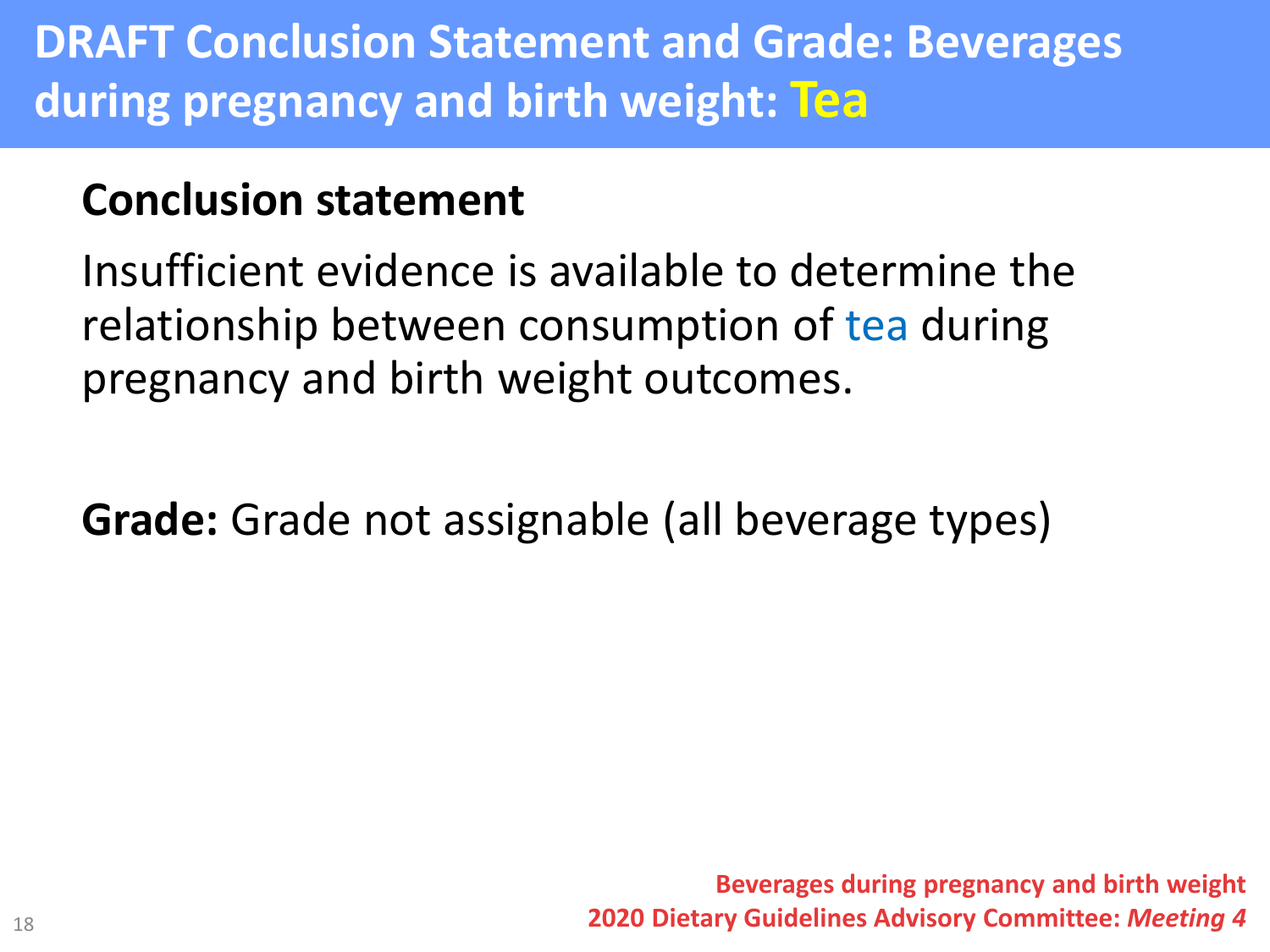## **Summary Description of the Evidence: Beverages during pregnancy and birth weight: Coffee**

• **7 studies assessed coffee intake**: All prospective cohort studies

#### • **Exposure**:

- Average coffee intake
- 3 studies examined caffeinated coffee, specifically

#### • **Outcomes**:

- 5 studies assessed continuous birth weight
- 6 studies assessed categorical birth weight outcomes

#### • **Findings**

- 3 studies: greater coffee intake related to lower birth weight
- 2 studies: relationship with birth weight was not significant
- SGA: 2 studies: greater coffee intake was associated with higher risk; 2 studies: relationship not significant
- LBW: 2 studies: relationship not significant;

1 study: greater coffee intake was associated with higher risk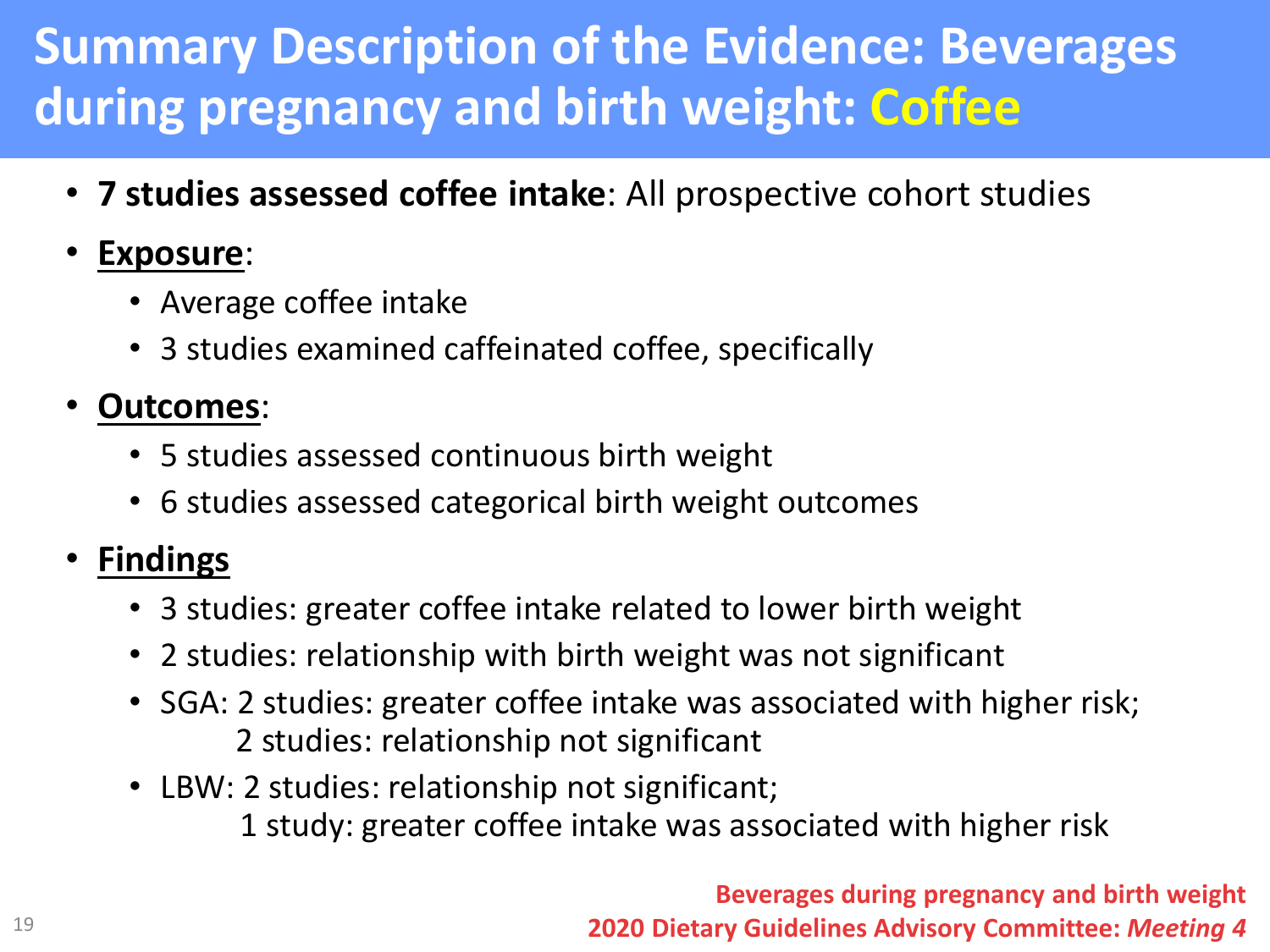### **Conclusion statement**

Insufficient evidence is available to determine the relationship between consumption of coffee during pregnancy and birth weight outcomes.

**Grade:** Grade not assignable (all beverage types)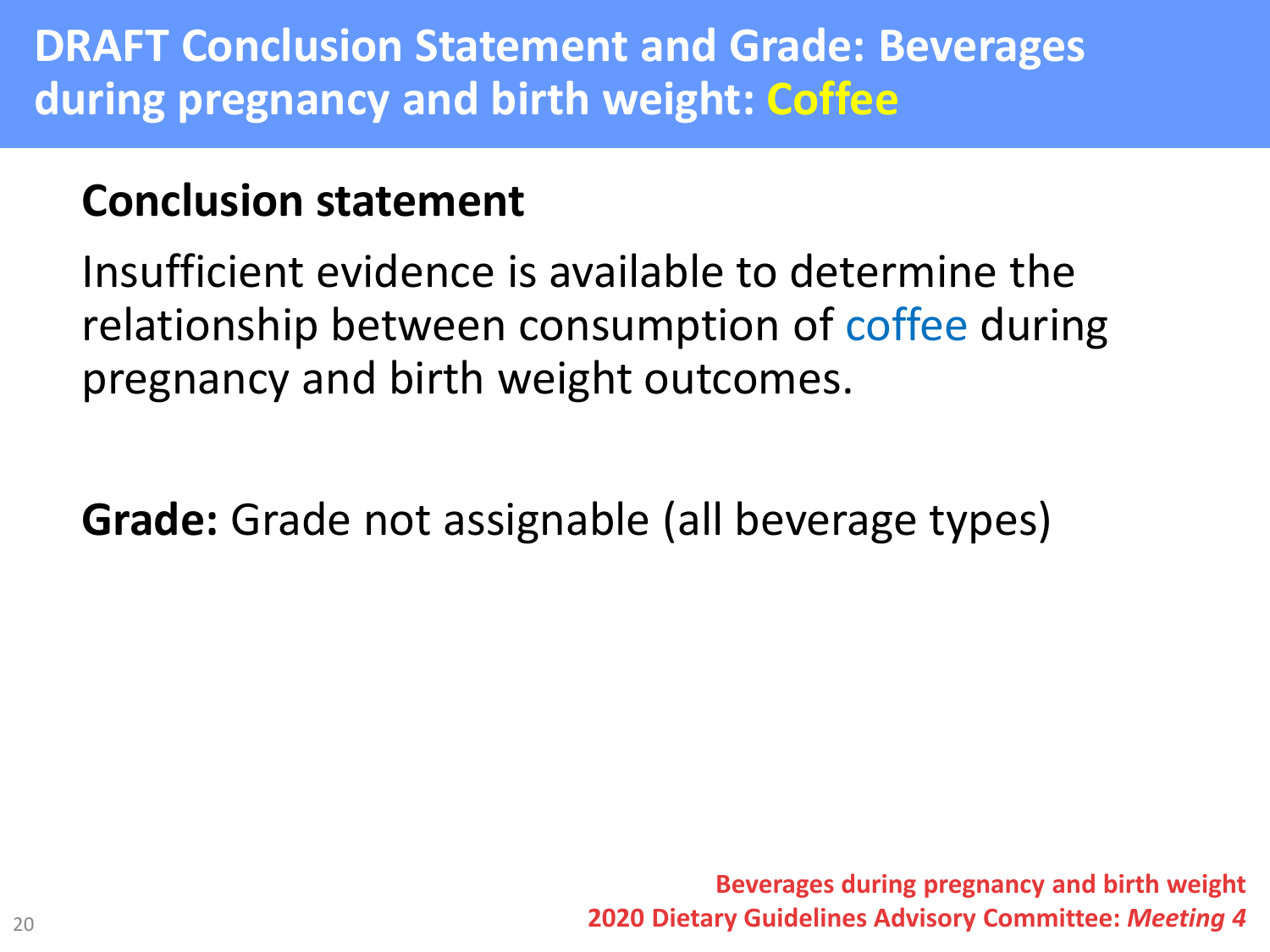### **Summary Description of the Evidence: Beverages during pregnancy and birth weight: Plain water**

#### **2 studies assessed plain water intake**: Both prospective cohort studies

#### **Exposure**: Plain water

- Tap and bottled water
- Does not included flavored, carbonated, or fortified water

#### **Outcome**:

- 2 studies assessed continuous birth weight
- 2 studies assessed categorical birth weight outcomes

#### **Findings**:

- 2 studies: relationship with birth weight was not significant
- 2 studies: found the relationship was not significant (SGA & LBW)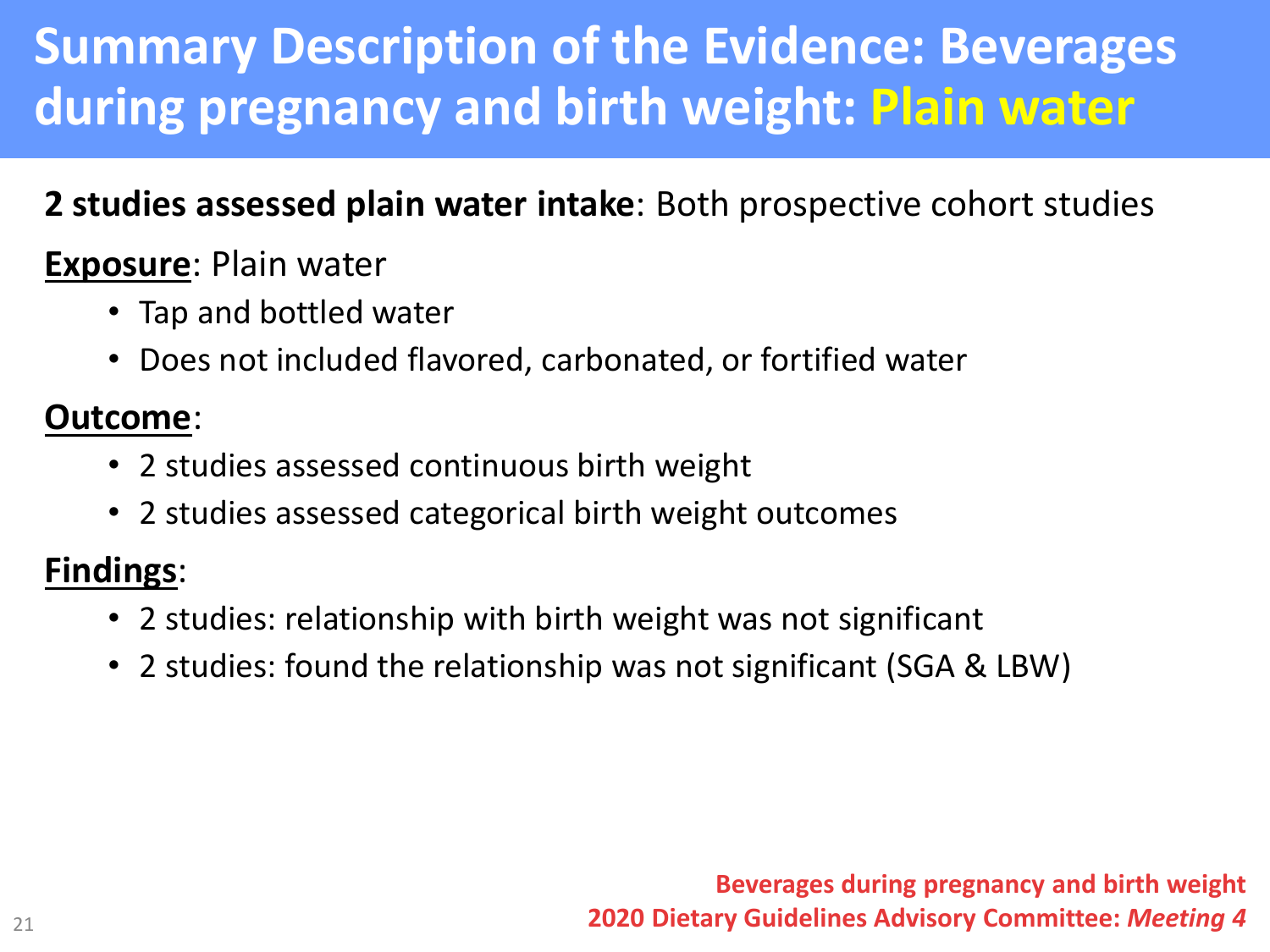### **Conclusion statement**

Insufficient evidence is available to determine the relationship between consumption of plain water during pregnancy and birth weight outcomes

**Grade:** Grade not assignable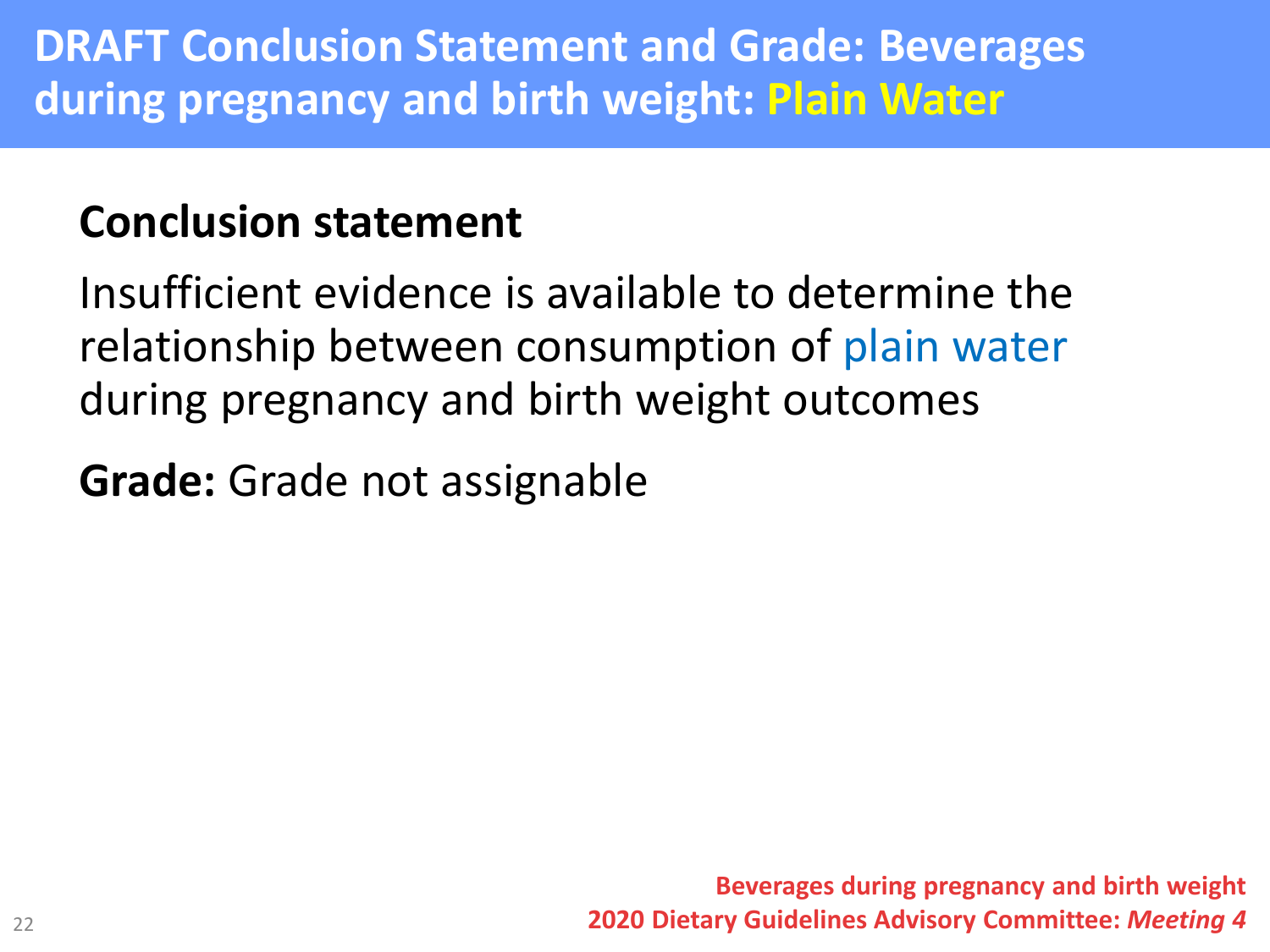### **Beverage consumption during pregnancy and birth weight: Considerations & Limitations**

#### **Study design**

- Multiple studies with attrition >25%
- Total energy intake adjusted for in some studies but not all
- Samples with poor generalizability to lower SES and minority populations

#### **Exposure**

- Variation in fat or sweetener levels not examined
- Half of tea and coffee evidence examined only caffeinated versions
- Exposure definitions & assessment timing inconsistent

#### **Outcome**

- Birth weight inconsistently adjusted for gestational age and sex: many studies adjusted only for one or for neither
- Inconsistency in outcomes assessed and definitions used
- Statistically significant but small effect size—practical significance unclear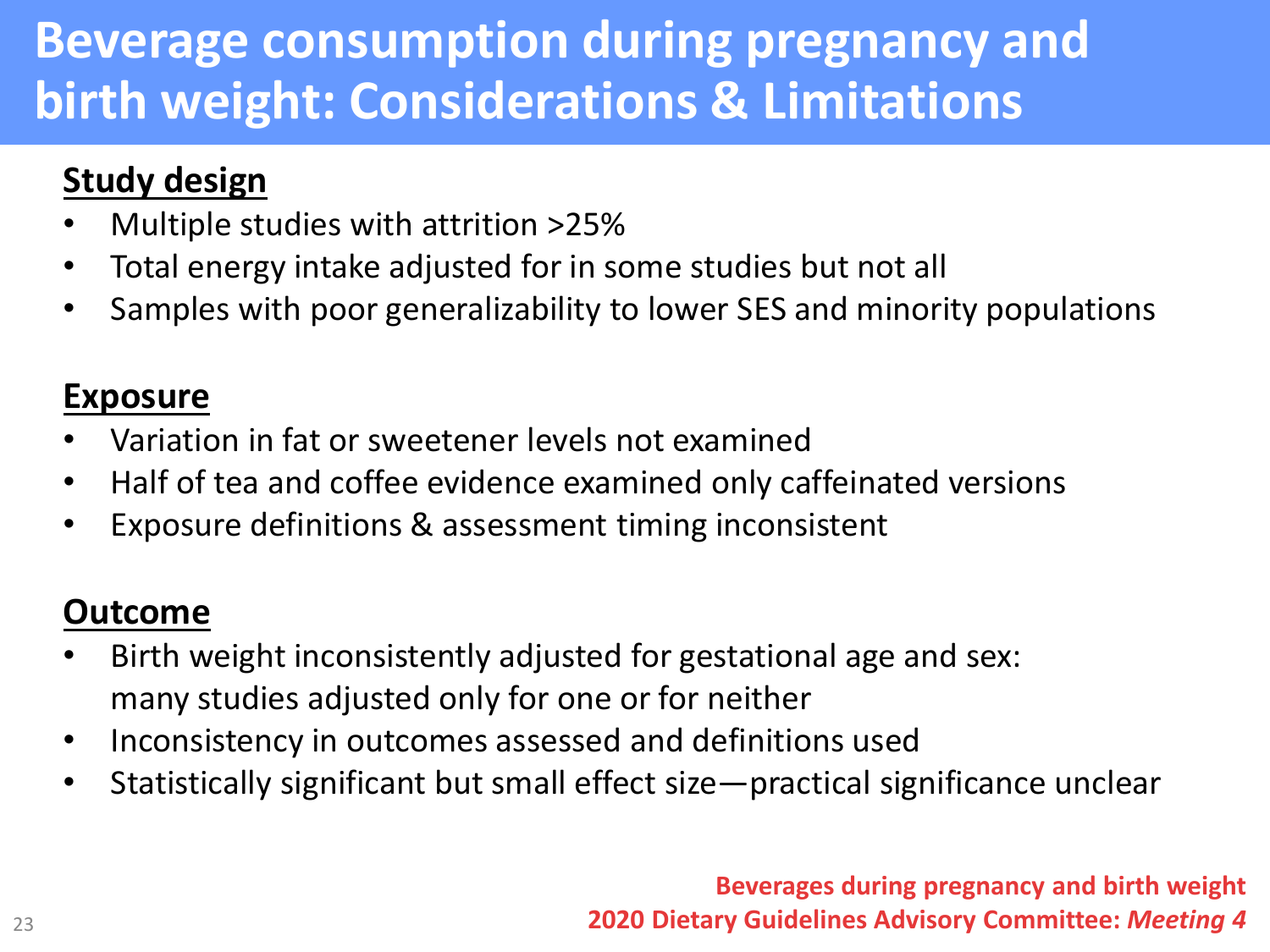# Question: Alcohol

## What is the relationship between alcohol consumption and all-cause mortality?

Approach to Answer Question: NESR Systematic Review

NEW protocol posted at DietaryGuidelines.gov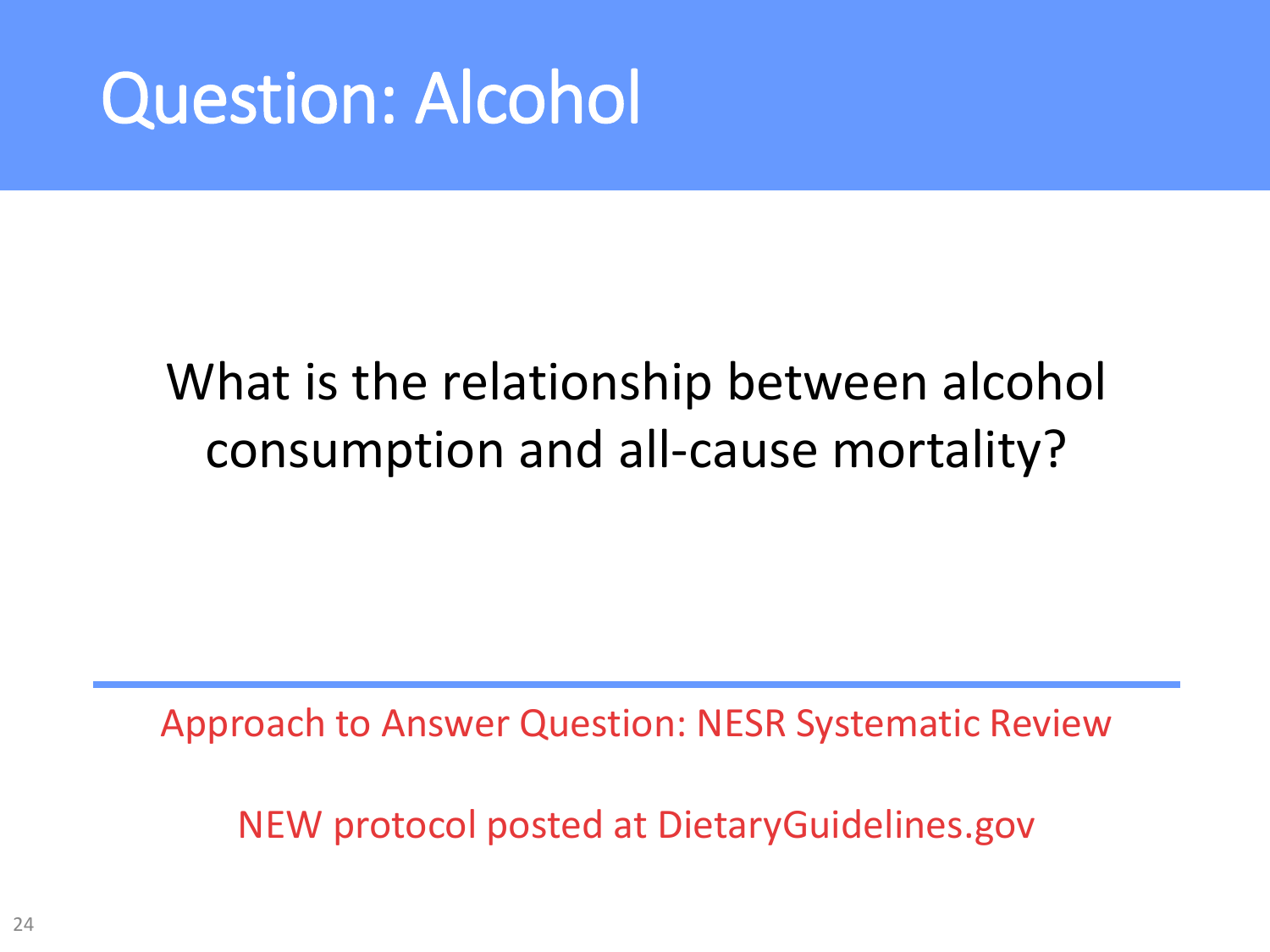# **Key Definitions: Alcohol and All-Cause Mortality**

• **All-cause mortality**: the total number of deaths from any/all causes during a specific time period. This does not include cause-specific mortality (i.e., total number of deaths from a specific disease, such as CVD or cancer).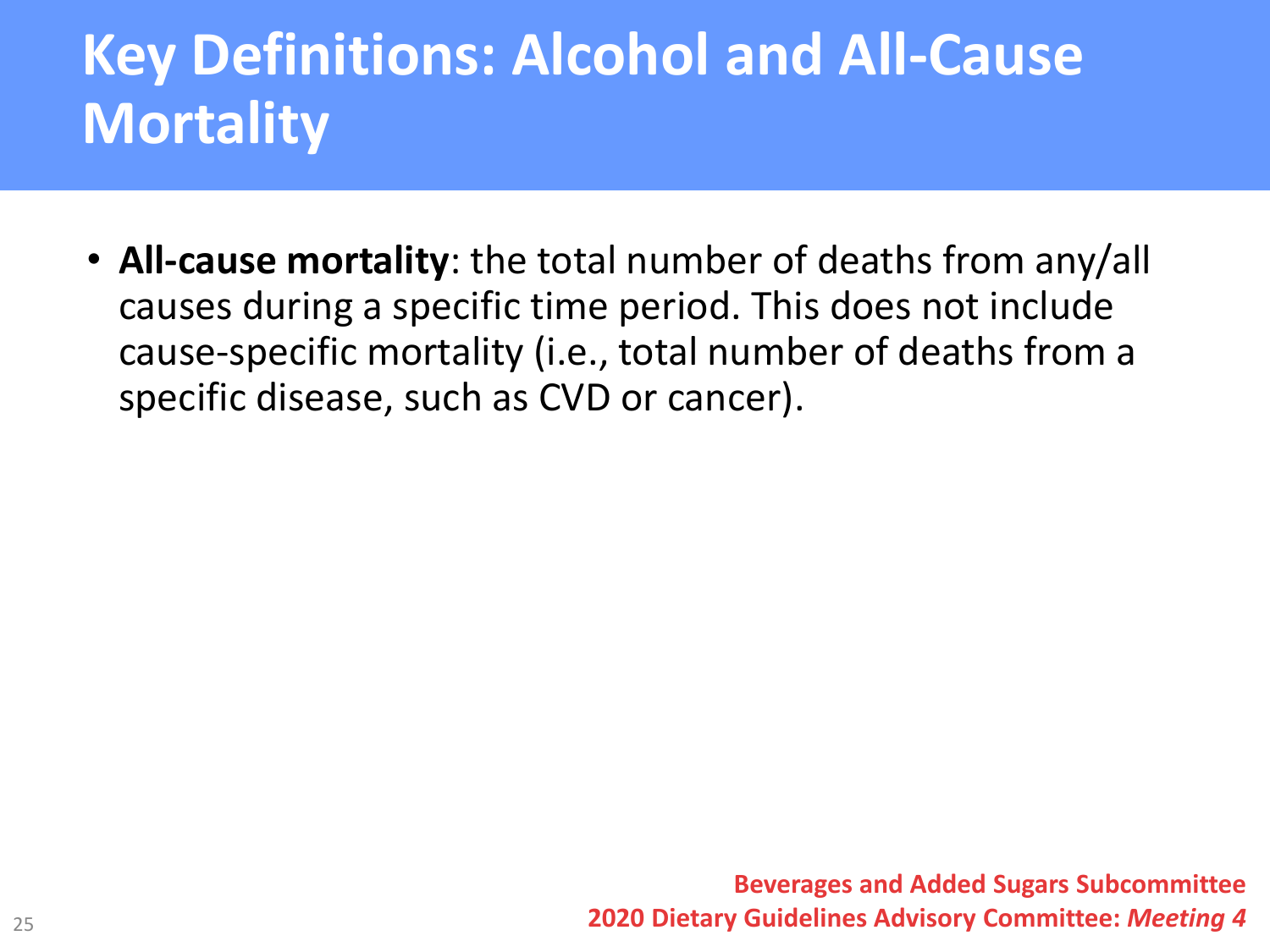# **Analytic Framework: All-cause mortality**

Systematic review question: What is the relationship between alcohol consumption and all-cause mortality?



Key confounders: Sex, age, race/ethnicity, SES (income, education, health insurance, preventive health care access), eating pattern or diet quality, physical activity, smoking

#### Exposure-specific key confounders:

Key confounder for average consumption exposure: Pattern of consumption

Key confounder for pattern of consumption exposure: Average consumption

Other factors to be considered: Total energy intake (ideally without alcohol), age distribution of the study sample, anthropometry, hypertension, blood pressure, diabetes, glucose, lipids, medications, family history of chronic disease, beverage type (e.g., beer, wine, spirits)

> **Alcohol and All-Cause Mortality 2020 Dietary Guidelines Advisory Committee:** *Meeting 4*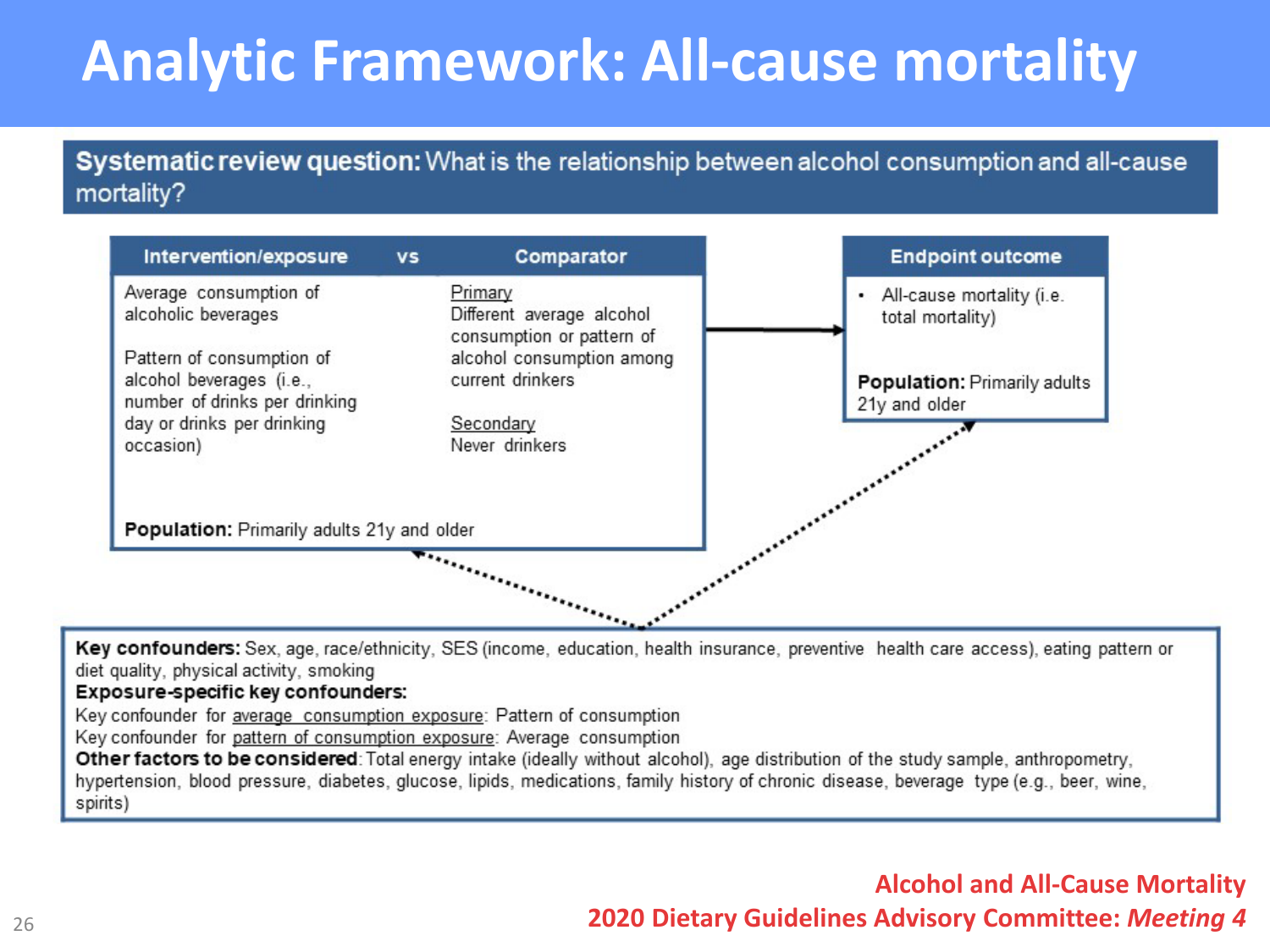## **Inclusion and Exclusion Criteria: All-cause mortality**

- Propose standard criteria be used for:
	- Study design
	- Publication Status
	- Language of Publication
	- Country
	- Health Status of Participants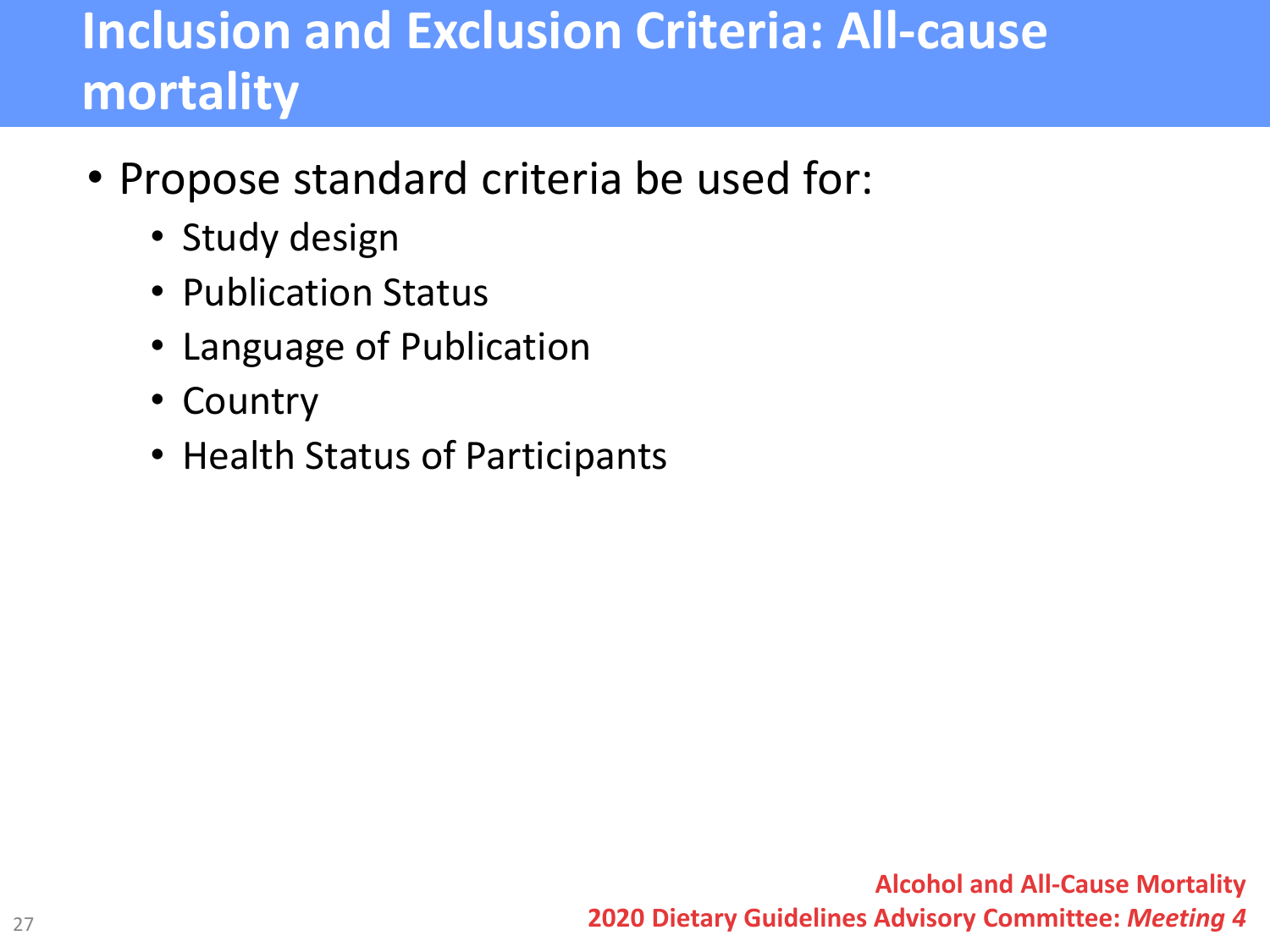## **Inclusion and Exclusion Criteria: All-cause mortality**

| Category                  | <b>Inclusion Criteria</b>                                                                                                                                                                                                                                                           | <b>Exclusion Criteria</b>                                                                                                                                   |
|---------------------------|-------------------------------------------------------------------------------------------------------------------------------------------------------------------------------------------------------------------------------------------------------------------------------------|-------------------------------------------------------------------------------------------------------------------------------------------------------------|
| Intervention/<br>exposure | Average consumption of alcoholic<br>beverages<br>Pattern of consumption of alcohol<br>beverages (i.e., number of drinks per<br>drinking day or drinks per drinking<br>occasion)<br>Information on type of beverage<br>(e.g., beer, wine, spirits) will be<br>collected if available | Data on 'non-drinker' groups<br>$\bullet$<br>where never and former drinkers<br>are combined (in observational<br>studies)                                  |
| Comparator                | Primary<br>Comparisons across different average<br>alcohol consumption or pattern of<br>alcohol consumption among current<br>drinkers<br>Secondary<br>Comparisons between never drinkers<br>and current drinkers                                                                    | No comparator<br>$\bullet$<br>Comparisons with never and<br>$\bullet$<br>former drinkers as a combined<br>'non-drinker' group (in<br>observational studies) |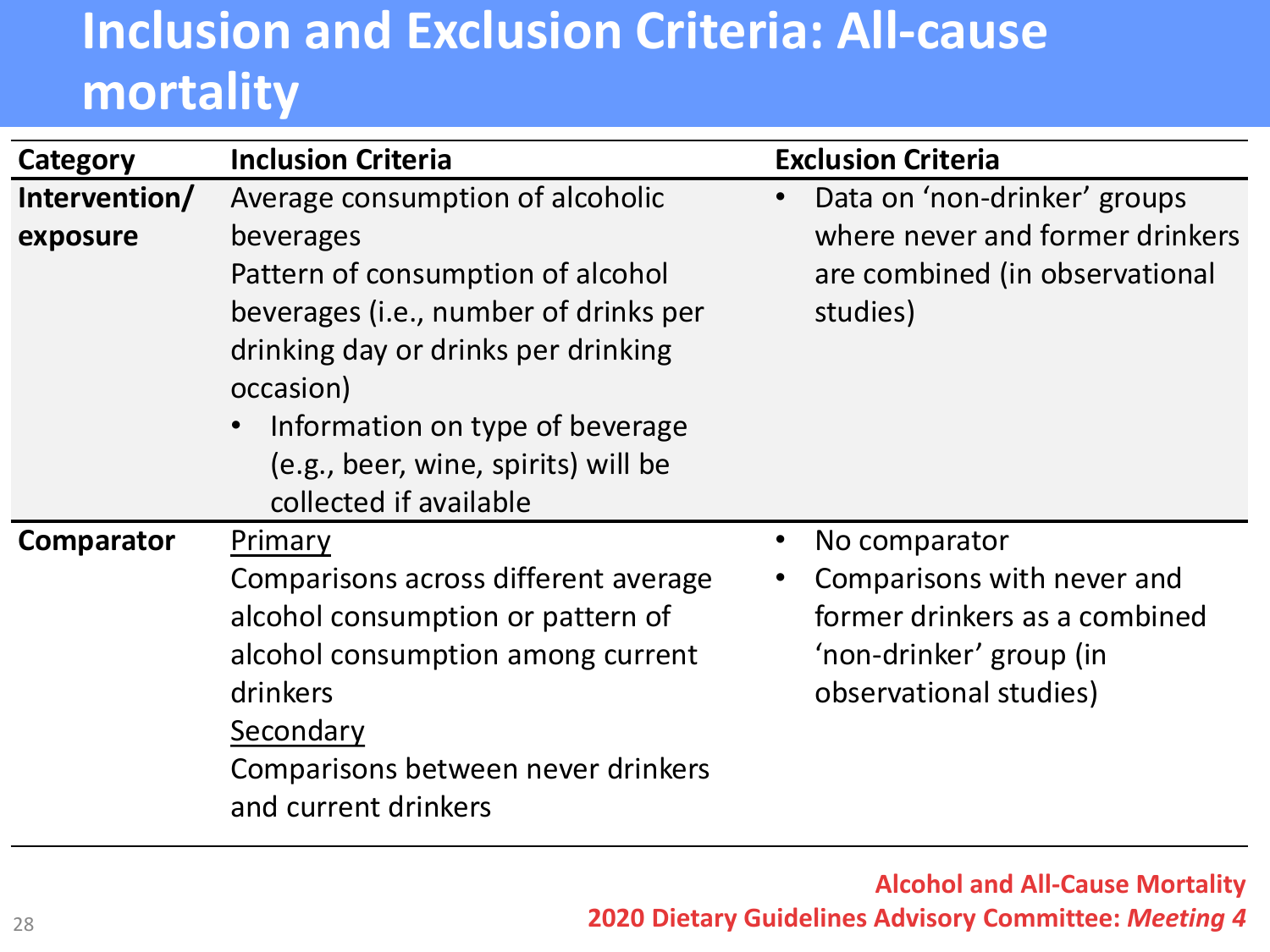### **Inclusion and Exclusion Criteria: All-cause mortality, continued**

| Category               | <b>Inclusion Criteria</b>                                                                     | <b>Exclusion Criteria</b>                                          |
|------------------------|-----------------------------------------------------------------------------------------------|--------------------------------------------------------------------|
| Date of<br>publication | January 2000 - January 2020                                                                   | Articles published prior to January<br>2000                        |
| Age of<br>participants | Primarily adults 21y and older<br>Studies that enroll some participants<br>under 21 years old | Studies that exclusively enroll<br>participants under 21 years old |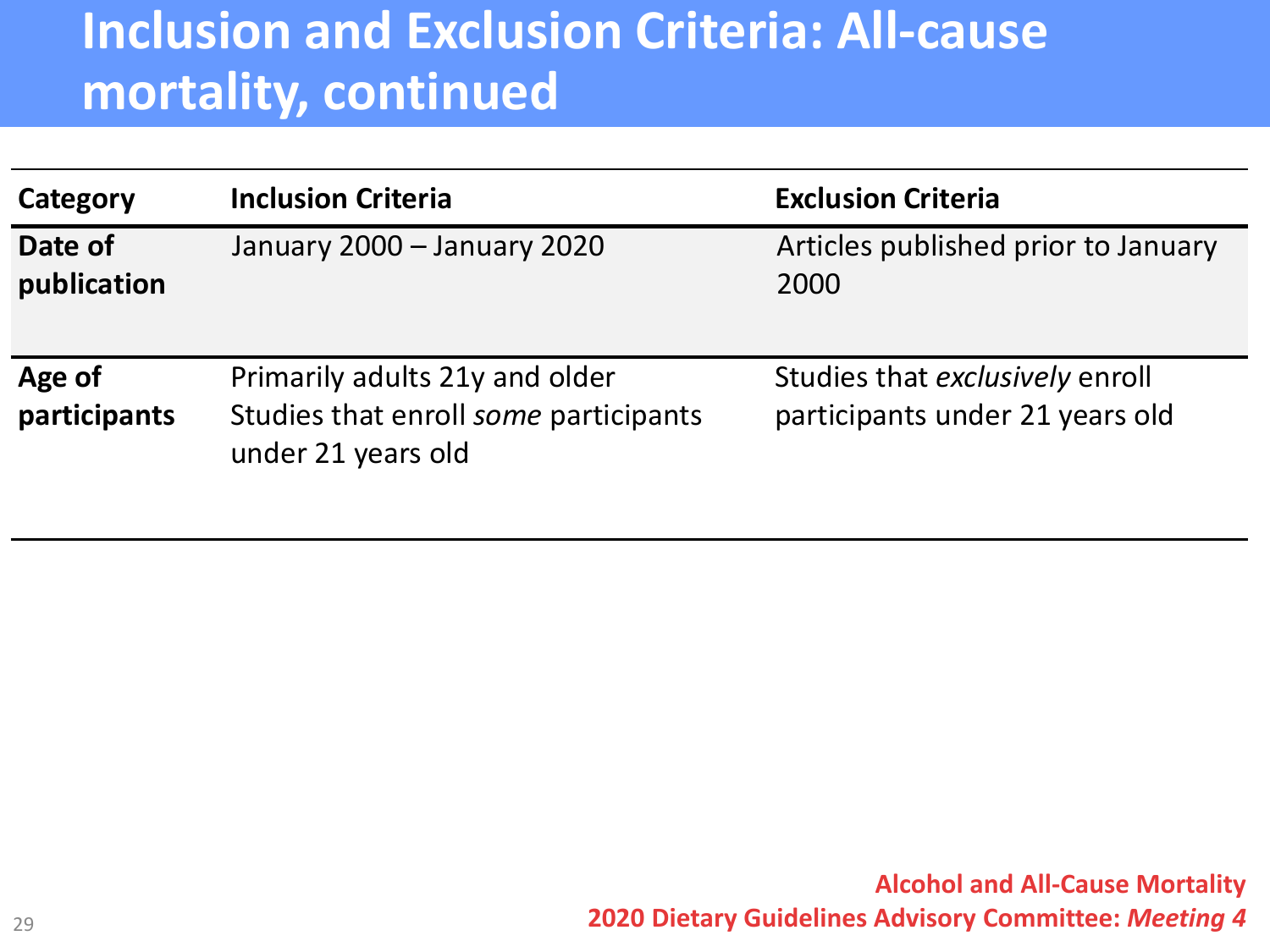# **Refining and Prioritizing Remaining Work**

- Added sugars and health outcomes
	- Cardiovascular disease: Building on 2015 NESR systematic review
	- Type 2 diabetes: Building on 2015 Advisory Committee report
	- Growth, size, body composition, and risk of overweight and obesity: Building on 2015 Advisory Committee report
- Alcohol and health outcomes
	- Prioritizing all-cause mortality as first outcome to be examined
	- As time allows, will address CVD, cancer, neurocognitive health, and growth, size, and body composition